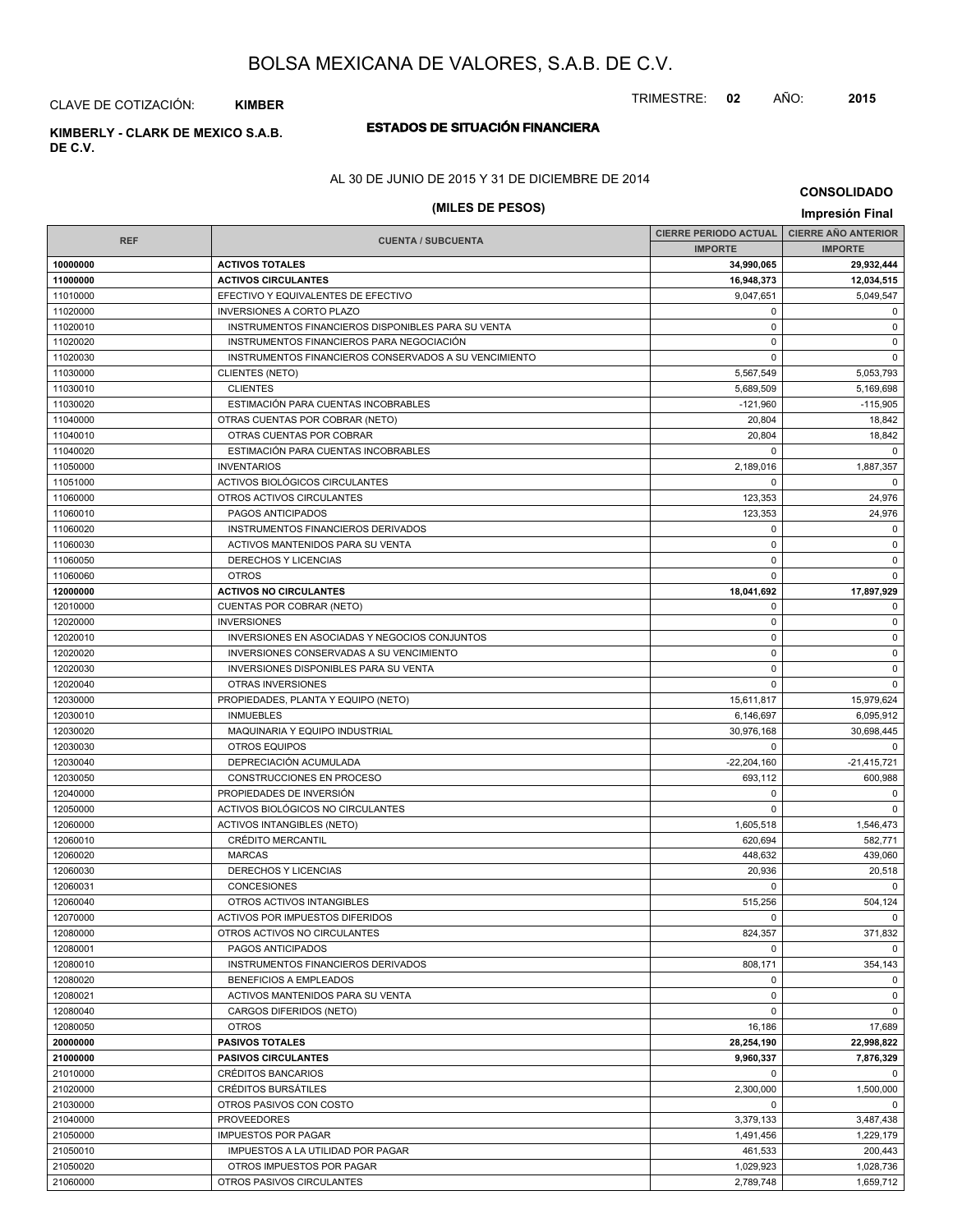TRIMESTRE: **02** AÑO: **2015**

CLAVE DE COTIZACIÓN: **KIMBER**

# **ESTADOS DE SITUACIÓN FINANCIERA KIMBERLY - CLARK DE MEXICO S.A.B.**

**DE C.V.**

### AL 30 DE JUNIO DE 2015 Y 31 DE DICIEMBRE DE 2014

# **(MILES DE PESOS) Impresión Final**

|            |                                                                                          | <b>CIERRE PERIODO ACTUAL</b> | <b>CIERRE AÑO ANTERIOR</b> |
|------------|------------------------------------------------------------------------------------------|------------------------------|----------------------------|
| <b>REF</b> | <b>CUENTA / SUBCUENTA</b>                                                                | <b>IMPORTE</b>               | <b>IMPORTE</b>             |
| 21060010   | <b>INTERESES POR PAGAR</b>                                                               | 170,894                      | 136,631                    |
| 21060020   | INSTRUMENTOS FINANCIEROS DERIVADOS                                                       | $\Omega$                     | $\mathbf 0$                |
| 21060030   | <b>INGRESOS DIFERIDOS</b>                                                                | $\Omega$                     | $\mathbf 0$                |
| 21060050   | <b>BENEFICIOS A EMPLEADOS</b>                                                            | 858,171                      | 925,085                    |
| 21060060   | <b>PROVISIONES</b>                                                                       | 249,613                      | 202,872                    |
| 21060061   | PASIVOS RELACIONADOS CON ACTIVOS MANTENIDOS PARA SU VENTA CIRCULANTES                    | $\Omega$                     | $\Omega$                   |
| 21060080   | <b>OTROS</b>                                                                             | 1,511,070                    | 395,124                    |
| 22000000   | <b>PASIVOS NO CIRCULANTES</b>                                                            | 18,293,853                   | 15,122,493                 |
| 22010000   | <b>CRÉDITOS BANCARIOS</b>                                                                | $\Omega$                     | $\Omega$                   |
| 22020000   | <b>CRÉDITOS BURSÁTILES</b>                                                               | 16,395,701                   | 13,086,817                 |
| 22030000   | OTROS PASIVOS CON COSTO                                                                  | $\Omega$                     | $\Omega$                   |
| 22040000   | PASIVOS POR IMPUESTOS DIFERIDOS                                                          | 1,581,022                    | 1,712,511                  |
| 22050000   | OTROS PASIVOS NO CIRCULANTES                                                             | 317.130                      | 323.165                    |
| 22050010   | INSTRUMENTOS FINANCIEROS DERIVADOS                                                       | 114.936                      | 134,718                    |
| 22050020   | <b>INGRESOS DIFERIDOS</b>                                                                | $\Omega$                     | $\Omega$                   |
| 22050040   | <b>BENEFICIOS A EMPLEADOS</b>                                                            | 138.111                      | 124,364                    |
| 22050050   | <b>PROVISIONES</b>                                                                       | $\Omega$                     | $\Omega$                   |
| 22050051   | PASIVOS RELACIONADOS CON ACTIVOS MANTENIDOS PARA SU VENTA NO CIRCULANTES                 | $\Omega$                     | $\mathbf 0$                |
| 22050070   | <b>OTROS</b>                                                                             | 64.083                       | 64,083                     |
| 30000000   | <b>CAPITAL CONTABLE</b>                                                                  | 6.735.875                    | 6.933.622                  |
| 30010000   | CAPITAL CONTABLE DE LA PARTICIPACIÓN CONTROLADORA                                        | 6,735,875                    | 6,933,622                  |
| 30030000   | <b>CAPITAL SOCIAL</b>                                                                    | 2,871,729                    | 2,874,706                  |
| 30040000   | ACCIONES RECOMPRADAS                                                                     | $\mathbf 0$                  | $\mathbf 0$                |
| 30050000   | PRIMA EN EMISIÓN DE ACCIONES                                                             | $\mathbf 0$                  | $\mathbf 0$                |
| 30060000   | APORTACIONES PARA FUTUROS AUMENTOS DE CAPITAL                                            | $\mathbf 0$                  | $\mathbf 0$                |
| 30070000   | OTRO CAPITAL CONTRIBUIDO                                                                 | $\Omega$                     | $\mathbf 0$                |
| 30080000   | UTILIDADES RETENIDAS (PERDIDAS ACUMULADAS)                                               | 3,797,265                    | 4,106,644                  |
| 30080010   | <b>RESERVA LEGAL</b>                                                                     | 2,193                        | 2,193                      |
| 30080020   | <b>OTRAS RESERVAS</b>                                                                    | $\Omega$                     | $\Omega$                   |
| 30080030   | RESULTADOS DE EJERCICIOS ANTERIORES                                                      | 1,710,840                    | 560,333                    |
| 30080040   | <b>RESULTADO DEL EJERCICIO</b>                                                           | 2,084,232                    | 3,544,118                  |
| 30080050   | <b>OTROS</b>                                                                             | $\Omega$                     | $\Omega$                   |
| 30090000   | OTROS RESULTADOS INTEGRALES ACUMULADOS (NETOS DE IMPUESTOS)                              | 66,881                       | $-47,728$                  |
| 30090010   | <b>GANANCIAS POR REVALUACIÓN DE PROPIEDADES</b>                                          | $\Omega$                     | $\Omega$                   |
| 30090020   | GANANCIAS (PERDIDAS) ACTUARIALES POR OBLIGACIONES LABORALES                              | $-88,373$                    | $-88,373$                  |
| 30090030   | RESULTADO POR CONVERSIÓN DE MONEDAS EXTRANJERAS                                          | 223,988                      | 145,682                    |
| 30090040   | CAMBIOS EN LA VALUACIÓN DE ACTIVOS FINANCIEROS DISPONIBLES PARA SU VENTA                 | $\Omega$                     | $\Omega$                   |
| 30090050   | CAMBIOS EN LA VALUACIÓN DE INSTRUMENTOS FINANCIEROS DERIVADOS                            | $-68,734$                    | $-105,037$                 |
| 30090060   | CAMBIOS EN EL VALOR RAZONABLE DE OTROS ACTIVOS                                           | $\Omega$                     | $\mathbf 0$                |
| 30090070   | PARTICIPACIÓN EN OTROS RESULTADOS INTEGRALES DE ASOCIADAS Y NEGOCIOS<br><b>CONJUNTOS</b> | $\mathbf 0$                  | $\mathbf 0$                |
| 30090080   | OTROS RESULTADOS INTEGRALES                                                              | $\Omega$                     | $\Omega$                   |
| 30020000   | CAPITAL CONTABLE DE LA PARTICIPACIÓN NO CONTROLADORA                                     | $\Omega$                     | $\mathbf 0$                |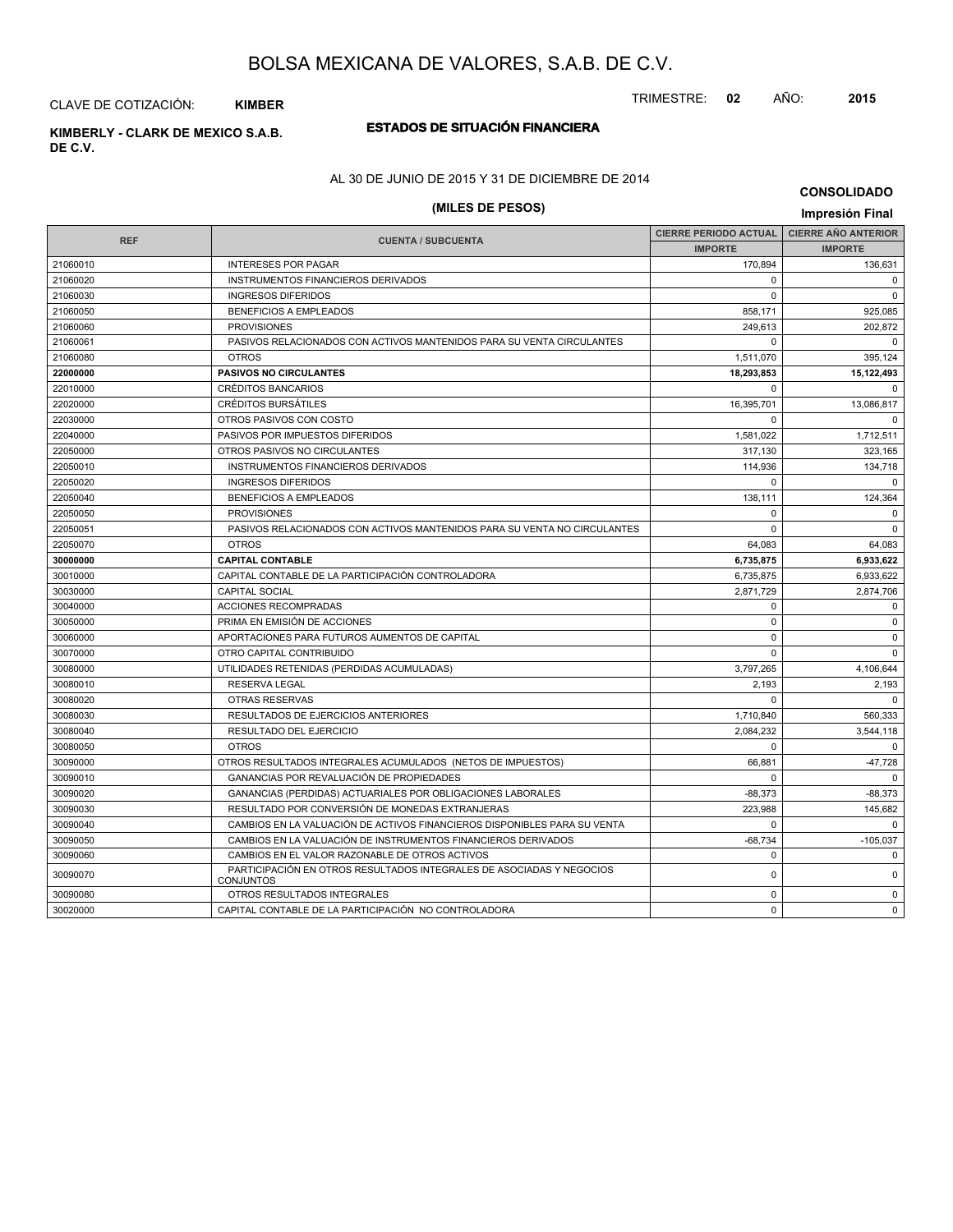TRIMESTRE: **02** AÑO: **2015**

### CLAVE DE COTIZACIÓN: **KIMBER**

# **DE C.V.**

### **ESTADOS DE SITUACIÓN FINANCIERA KIMBERLY - CLARK DE MEXICO S.A.B. DATOS INFORMATIVOS**

AL 30 DE JUNIO DE 2015 Y 31 DE DICIEMBRE DE 2014

# **(MILES DE PESOS) Impresión Final**

| <b>CONSOLIDADO</b> |  |
|--------------------|--|
|--------------------|--|

| <b>REF</b> | <b>CONCEPTOS</b>                            | <b>CIERRE PERIODO ACTUAL</b> | <b>CIERRE AÑO ANTERIOR</b> |
|------------|---------------------------------------------|------------------------------|----------------------------|
|            |                                             | <b>IMPORTE</b>               | <b>IMPORTE</b>             |
| 91000010   | PASIVOS MONEDA EXTRANJERA CORTO PLAZO       | 2,059,324                    | 2,080,930                  |
| 91000020   | PASIVOS MONEDA EXTRANJERA LARGO PLAZO       | 7,865,000                    | 3,687,500                  |
| 91000030   | CAPITAL SOCIAL NOMINAL                      | 8,445                        | 8,454                      |
| 91000040   | CAPITAL SOCIAL POR ACTUALIZACIÓN            | 2,863,284                    | 2,866,252                  |
| 91000050   | FONDOS PARA PENSIONES Y PRIMA DE ANTIGÜEDAD | 375,263                      | 370,168                    |
| 91000060   | NUMERO DE FUNCIONARIOS (*)                  |                              | $\mathbf 0$                |
| 91000070   | NUMERO DE EMPLEADOS (*)                     | 2,674                        | 2,644                      |
| 91000080   | NUMERO DE OBREROS (*)                       | 5,304                        | 5,254                      |
| 91000090   | NUMERO DE ACCIONES EN CIRCULACIÓN (*)       | 3,095,881,560                | 3,099,090,878              |
| 91000100   | NUMERO DE ACCIONES RECOMPRADAS (*)          | 30,975,916                   | 42,013,650                 |
| 91000110   | EFECTIVO RESTRINGIDO (1)                    |                              | 0                          |
| 91000120   | DEUDA DE ASOCIADAS GARANTIZADA              | n                            | $\Omega$                   |
|            |                                             |                              |                            |

#### (\*) DATOS EN UNIDADES (1) ESTE CONCEPTO SE DEBERÁ LLENAR CUANDO SE HAYAN OTORGADO GARANTÍAS QUE AFECTEN EL EFECTIVO Y EQUIVALENTE DE EFECTIVO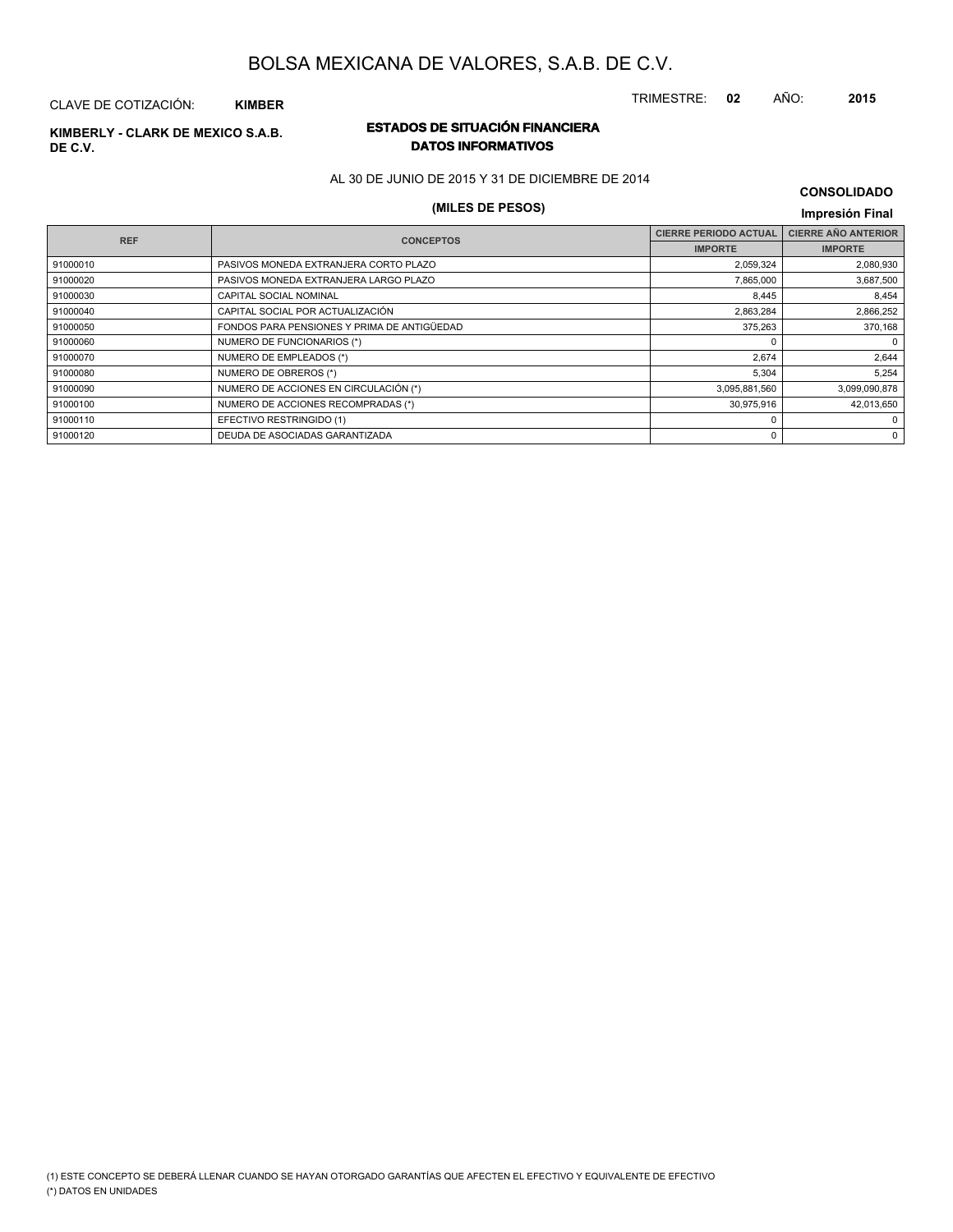**KIMBERLY - CLARK DE MEXICO S.A.B. DE C.V.** CLAVE DE COTIZACIÓN: **KIMBER** TRIMESTRE: **02** AÑO: **2015**

### **ESTADOS DE RESULTADOS**

### **CONSOLIDADO**

### POR LOS PERIODOS DE SEIS Y TRES MESES TERMINADOS AL 30 DE JUNIO DE 2015 Y 2014

|            |                                                                               | Impresión Final   |                  |                     |                  |  |  |
|------------|-------------------------------------------------------------------------------|-------------------|------------------|---------------------|------------------|--|--|
|            |                                                                               | <b>AÑO ACTUAL</b> |                  | <b>AÑO ANTERIOR</b> |                  |  |  |
| <b>REF</b> | <b>CUENTA / SUBCUENTA</b>                                                     | <b>ACUMULADO</b>  | <b>TRIMESTRE</b> | <b>ACUMULADO</b>    | <b>TRIMESTRE</b> |  |  |
| 40010000   | <b>INGRESOS NETOS</b>                                                         | 15,790,764        | 8,027,213        | 14,544,181          | 7,281,694        |  |  |
| 40010010   | <b>SERVICIOS</b>                                                              | 0                 | $\Omega$         | $\Omega$            | $\Omega$         |  |  |
| 40010020   | <b>VENTA DE BIENES</b>                                                        | 15,790,764        | 8,027,213        | 14,544,181          | 7,281,694        |  |  |
| 40010030   | <b>INTERESES</b>                                                              | $\mathbf 0$       | $\mathbf 0$      | $\mathbf 0$         | $\mathbf 0$      |  |  |
| 40010040   | <b>REGALIAS</b>                                                               | $\mathbf 0$       | $\mathsf 0$      | 0                   | $\mathsf 0$      |  |  |
| 40010050   | <b>DIVIDENDOS</b>                                                             | $\mathbf 0$       | $\mathbf 0$      | $\mathbf 0$         | $\mathbf 0$      |  |  |
| 40010060   | ARRENDAMIENTO                                                                 | $\mathbf 0$       | $\mathbf 0$      | $\mathbf 0$         | $\mathbf 0$      |  |  |
| 40010061   | <b>CONSTRUCCIÓN</b>                                                           | $\mathbf 0$       | $\Omega$         | $\Omega$            | $\mathbf 0$      |  |  |
| 40010070   | <b>OTROS</b>                                                                  | 0                 | $\mathbf 0$      | $\mathbf 0$         | $\mathbf 0$      |  |  |
| 40020000   | <b>COSTO DE VENTAS</b>                                                        | 9,739,529         | 4,936,355        | 9,078,533           | 4,614,601        |  |  |
| 40021000   | UTILIDAD (PÉRDIDA) BRUTA                                                      | 6,051,235         | 3,090,858        | 5,465,648           | 2,667,093        |  |  |
| 40030000   | <b>GASTOS GENERALES</b>                                                       | 2,624,521         | 1,325,678        | 2,426,875           | 1,197,282        |  |  |
| 40040000   | UTILIDAD (PÉRDIDA) ANTES DE OTROS INGRESOS Y GASTOS, NETO                     | 3,426,714         | 1,765,180        | 3,038,773           | 1,469,811        |  |  |
| 40050000   | OTROS INGRESOS Y (GASTOS), NETO                                               | 0                 | $\mathbf{0}$     | 0                   | $\mathbf{0}$     |  |  |
| 40060000   | UTILIDAD (PÉRDIDA) DE OPERACIÓN (*)                                           | 3,426,714         | 1,765,180        | 3,038,773           | 1,469,811        |  |  |
| 40070000   | <b>INGRESOS FINANCIEROS</b>                                                   | 114.664           | 99.275           | 129.455             | 81.420           |  |  |
| 40070010   | <b>INTERESES GANADOS</b>                                                      | 102,865           | 59,944           | 121,112             | 72,561           |  |  |
| 40070020   | UTILIDAD POR FLUCTUACIÓN CAMBIARIA, NETO                                      | 11,799            | 39,331           | 8,343               | 8,859            |  |  |
| 40070030   | UTILIDAD POR DERIVADOS, NETO                                                  | $\mathbf 0$       | $\Omega$         | 0                   | $\mathbf 0$      |  |  |
| 40070040   | UTILIDAD POR CAMBIOS EN VALOR RAZONABLE DE INSTRUMENTOS<br><b>FINANCIEROS</b> | 0                 | 0                | 0                   | $\mathbf 0$      |  |  |
| 40070050   | OTROS INGRESOS FINANCIEROS                                                    | 0                 | $\Omega$         | $\Omega$            | $\Omega$         |  |  |
| 40080000   | <b>GASTOS FINANCIEROS</b>                                                     | 517,697           | 279,793          | 415,223             | 230,453          |  |  |
| 40080010   | INTERESES DEVENGADOS A CARGO                                                  | 517,697           | 279.793          | 415,223             | 230,453          |  |  |
| 40080020   | PÉRDIDA POR FLUCTUACIÓN CAMBIARIA, NETO                                       | 0                 | $\mathbf 0$      | 0                   | $\mathbf 0$      |  |  |
| 40080030   | PÉRDIDA POR DERIVADOS, NETO                                                   | 0                 | 0                | 0                   | $\mathbf 0$      |  |  |
| 40080050   | PÉRDIDA POR CAMBIOS EN VALOR RAZONABLE DE INSTRUMENTOS<br><b>FINANCIEROS</b>  | 0                 | $\mathbf 0$      | $\Omega$            | $\mathbf 0$      |  |  |
| 40080060   | OTROS GASTOS FINANCIEROS                                                      | 0                 | $\pmb{0}$        | 0                   | $\mathbf 0$      |  |  |
| 40090000   | <b>INGRESOS (GASTOS) FINANCIEROS NETO</b>                                     | -403.033          | $-180.518$       | -285,768            | $-149,033$       |  |  |
| 40100000   | PARTICIPACIÓN EN LOS RESULTADOS DE ASOCIADAS Y NEGOCIOS<br><b>CONJUNTOS</b>   | 0                 | $\Omega$         | $\mathbf 0$         | $\Omega$         |  |  |
| 40110000   | UTILIDAD (PÉRDIDA) ANTES DE IMPUESTOS A LA UTILIDAD                           | 3,023,681         | 1,584,662        | 2,753,005           | 1,320,778        |  |  |
| 40120000   | <b>IMPUESTOS A LA UTILIDAD</b>                                                | 939,449           | 500.678          | 854,290             | 395,640          |  |  |
| 40120010   | <b>IMPUESTO CAUSADO</b>                                                       | 1,083,455         | 637,986          | 835,796             | 376,392          |  |  |
| 40120020   | <b>IMPUESTO DIFERIDO</b>                                                      | $-144,006$        | $-137,308$       | 18,494              | 19,248           |  |  |
| 40130000   | UTILIDAD (PÉRDIDA) DE LAS OPERACIONES CONTINUAS                               | 2,084,232         | 1,083,984        | 1,898,715           | 925,138          |  |  |
| 40140000   | UTILIDAD (PÉRDIDA) DE LAS OPERACIONES DISCONTINUAS, NETO                      | 0                 | $\Omega$         | $\mathbf 0$         | $\Omega$         |  |  |
| 40150000   | UTILIDAD (PÉRDIDA) NETA                                                       | 2,084,232         | 1,083,984        | 1,898,715           | 925,138          |  |  |
| 40160000   | PARTICIPACIÓN NO CONTROLADORA EN LA UTILIDAD (PÉRDIDA) NETA                   | 0                 | 0                | 0                   | $\Omega$         |  |  |
| 40170000   | PARTICIPACIÓN CONTROLADORA EN LA UTILIDAD (PÉRDIDA) NETA                      | 2,084,232         | 1,083,984        | 1,898,715           | 925,138          |  |  |
|            |                                                                               |                   |                  |                     |                  |  |  |
| 40180000   | UTILIDAD (PÉRDIDA) NETA BÁSICA POR ACCIÓN                                     | 0.67              | 0.35             | 0.61                | 0.30             |  |  |
| 40190000   | UTILIDAD (PÉRDIDA) NETA POR ACCIÓN DILUIDA                                    | $\Omega$          | $\Omega$         | 0.00                | 0.00             |  |  |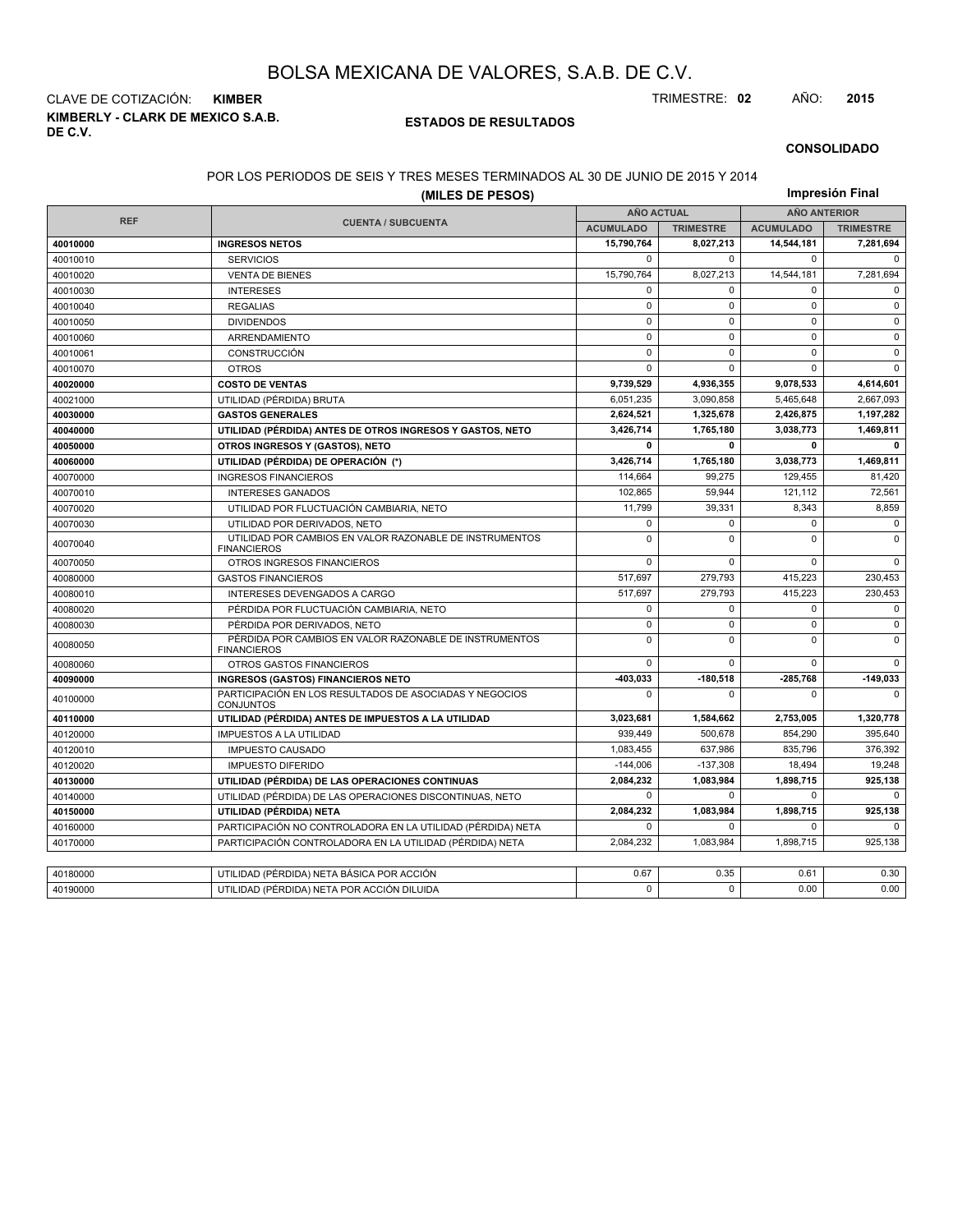**KIMBERLY - CLARK DE MEXICO S.A.B. DE C.V.** CLAVE DE COTIZACIÓN: **KIMBER** TRIMESTRE: **02** AÑO: **2015**

<sup>40310000</sup> UTILIDAD (PÉRDIDA) INTEGRAL ATRIBUIBLE A LA PARTICIPACIÓN CONTROLADORA

### **ESTADOS DEL RESULTADO INTEGRAL (NETOS DE IMPUESTOS)**

2,198,841 1,097,319 1,788,582 855,991

### **CONSOLIDADO**

#### POR LOS PERIODOS DE SEIS Y TRES MESES TERMINADOS AL 30 DE JUNIO DE 2015 Y 2014

**(MILES DE PESOS)**

**Impresión Final**

|            | ושטט די ביט אוויון                                                                              |                   |                  |                  |                     |
|------------|-------------------------------------------------------------------------------------------------|-------------------|------------------|------------------|---------------------|
|            |                                                                                                 | <b>AÑO ACTUAL</b> |                  |                  | <b>AÑO ANTERIOR</b> |
| <b>REF</b> | <b>CUENTA / SUBCUENTA</b>                                                                       | <b>ACUMULADO</b>  | <b>TRIMESTRE</b> | <b>ACUMULADO</b> | <b>TRIMESTRE</b>    |
| 40200000   | UTILIDAD (PÉRDIDA) NETA                                                                         | 2,084,232         | 1.083.984        | 1,898,715        | 925,138             |
|            | <b>PARTIDAS QUE NO SERAN RECLASIFICADAS A RESULTADOS</b>                                        |                   |                  |                  |                     |
| 40210000   | GANANCIAS POR REVALUACIÓN DE PROPIEDADES                                                        | 0                 | $\Omega$         | $\Omega$         | $\Omega$            |
| 40220000   | GANANCIAS (PÉRDIDAS) ACTUARIALES POR OBLIGACIONES LABORALES                                     | $\Omega$          | $\Omega$         | $\Omega$         | $\Omega$            |
| 40220100   | PARTICIPACIÓN EN RESULTADOS POR REVALUACIÓN DE PROPIEDADES DE<br>ASOCIADAS Y NEGOCIOS CONJUNTOS | $\Omega$          | $\Omega$         | $\Omega$         | $\Omega$            |
|            | <b>PARTIDAS QUE PUEDEN SER RECLASIFICADAS SUBSECUENTEMENTE A</b><br><b>RESULTADOS</b>           |                   |                  |                  |                     |
| 40230000   | RESULTADO POR CONVERSIÓN DE MONEDAS EXTRANJERAS                                                 | 78.306            | 37.329           | $-6,554$         | $-6,682$            |
| 40240000   | CAMBIOS EN LA VALUACIÓN DE ACTIVOS FINANCIEROS DISPONIBLES PARA<br><b>SU VENTA</b>              | <sup>0</sup>      |                  | <sup>0</sup>     | $\Omega$            |
| 40250000   | CAMBIOS EN LA VALUACIÓN DE INSTRUMENTOS FINANCIEROS DERIVADOS                                   | 36.303            | $-23.994$        | $-103.579$       | $-62,465$           |
| 40260000   | CAMBIOS EN EL VALOR RAZONABLE DE OTROS ACTIVOS                                                  | <sup>0</sup>      |                  | 0                | $\Omega$            |
| 40270000   | PARTICIPACIÓN EN OTROS RESULTADOS INTEGRALES DE ASOCIADAS Y<br>NEGOCIOS CONJUNTOS               | 0                 | $\Omega$         | $\Omega$         | $\Omega$            |
| 40280000   | OTROS RESULTADOS INTEGRALES                                                                     | $\Omega$          | n                | 0                | $\mathbf{0}$        |
| 40290000   | TOTAL DE OTROS RESULTADOS INTEGRALES                                                            | 114.609           | 13.335           | $-110.133$       | $-69,147$           |
|            |                                                                                                 |                   |                  |                  |                     |
| 40300000   | UTILIDAD (PÉRDIDA) INTEGRAL                                                                     | 2,198,841         | 1,097,319        | 1,788,582        | 855,991             |
| 40320000   | UTILIDAD (PÉRDIDA) INTEGRAL ATRIBUIBLE A LA PARTICIPACIÓN NO<br><b>CONTROLADORA</b>             |                   |                  | <sup>0</sup>     | <sup>0</sup>        |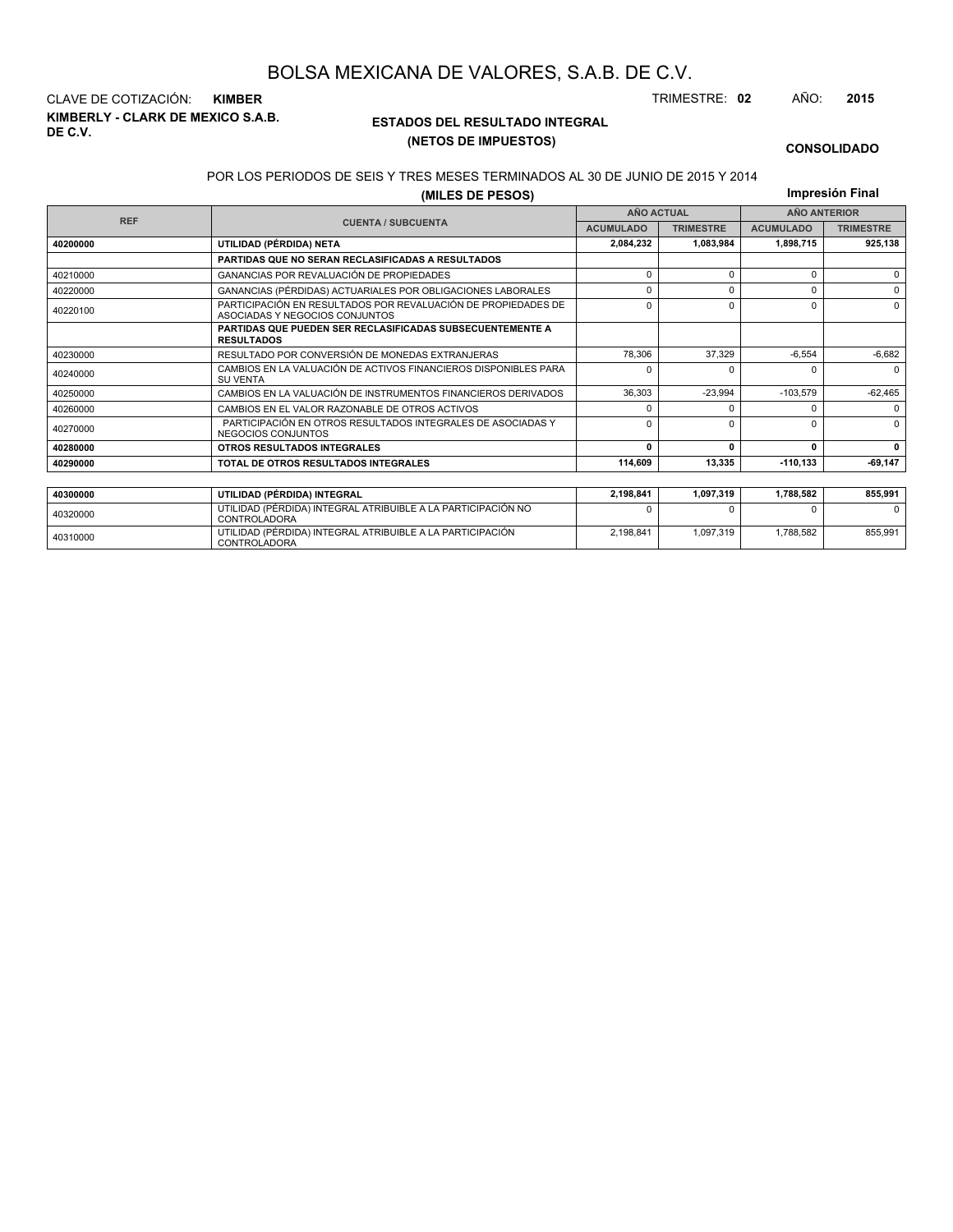**KIMBERLY - CLARK DE MEXICO S.A.B. DE C.V.** CLAVE DE COTIZACIÓN: **KIMBER** TRIMESTRE: **02** AÑO: **2015**

### **ESTADOS DE RESULTADOS DATOS INFORMATIVOS**

### **CONSOLIDADO**

**Impresión Final**

#### POR LOS PERIODOS DE SEIS Y TRES MESES TERMINADOS AL 30 DE JUNIO DE 2015 Y 2014

### **(MILES DE PESOS)**

| <b>REF</b> |                                       |                  | <b>AÑO ACTUAL</b> | <b>ANO ANTERIOR</b> |                  |  |
|------------|---------------------------------------|------------------|-------------------|---------------------|------------------|--|
|            | <b>CUENTA / SUBCUENTA</b>             | <b>ACUMULADO</b> | <b>TRIMESTRE</b>  | <b>ACUMULADO</b>    | <b>TRIMESTRE</b> |  |
| 92000010   | DEPRECIACIÓN Y AMORTIZACIÓN OPERATIVA | 846.083          | 423.335           | 815.422             | 408,968          |  |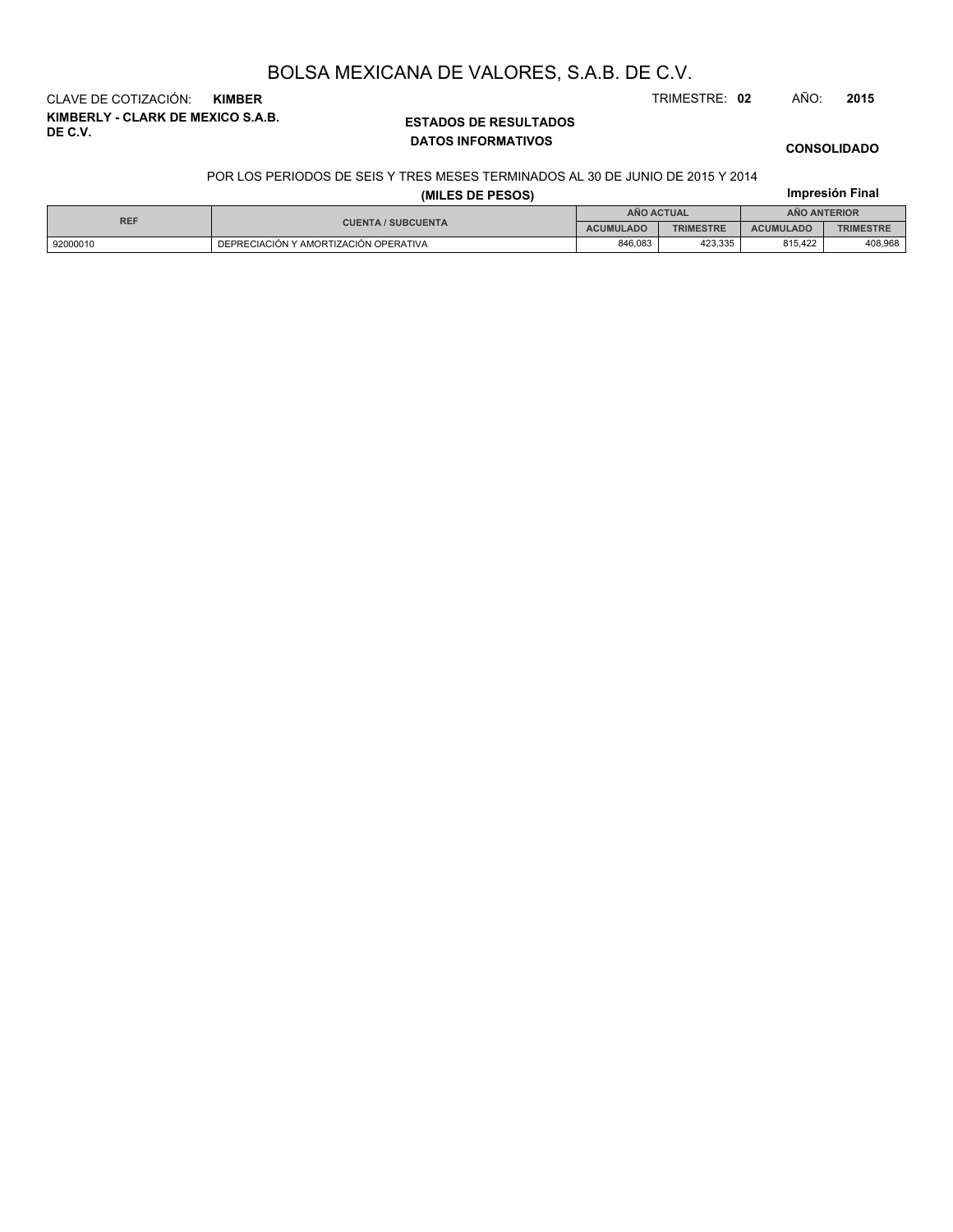**KIMBERLY - CLARK DE MEXICO S.A.B. DE C.V.** CLAVE DE COTIZACIÓN: **KIMBER** TRIMESTRE: **02** AÑO: **2015**

### **ESTADOS DE RESULTADOS DATOS INFORMATIVOS (12 MESES)**

**CONSOLIDADO**

### POR LOS PERIODOS DE DOCE MESES TERMINADOS EL 30 DE JUNIO DE 2015 Y 2014

**(MILES DE PESOS)**

**Impresión Final**

| <b>REF</b> |                                                              | <b>AÑO</b>    |                 |  |  |  |
|------------|--------------------------------------------------------------|---------------|-----------------|--|--|--|
|            | <b>CUENTA / SUBCUENTA</b>                                    | <b>ACTUAL</b> | <b>ANTERIOR</b> |  |  |  |
| 92000030   | INGRESOS NETOS (**)                                          | 30.353.436    | 29,045,120      |  |  |  |
| 92000040   | UTILIDAD (PÉRDIDA) DE OPERACIÓN (**)                         | 6.257.993     | 6,526,026       |  |  |  |
| 92000060   | UTILIDAD (PÉRDIDA) NETA (**)                                 | 3.729.635     | 4,149,433       |  |  |  |
| 92000050   | PARTICIPACIÓN CONTROLADORA EN LA UTILIDAD (PÉRDIDA) NETA(**) | 3.729.635     | 4,149,433       |  |  |  |
| 92000070   | DEPRECIACIÓN Y AMORTIZACIÓN OPERATIVA (**)                   | 1,646,661     | 1,571,666       |  |  |  |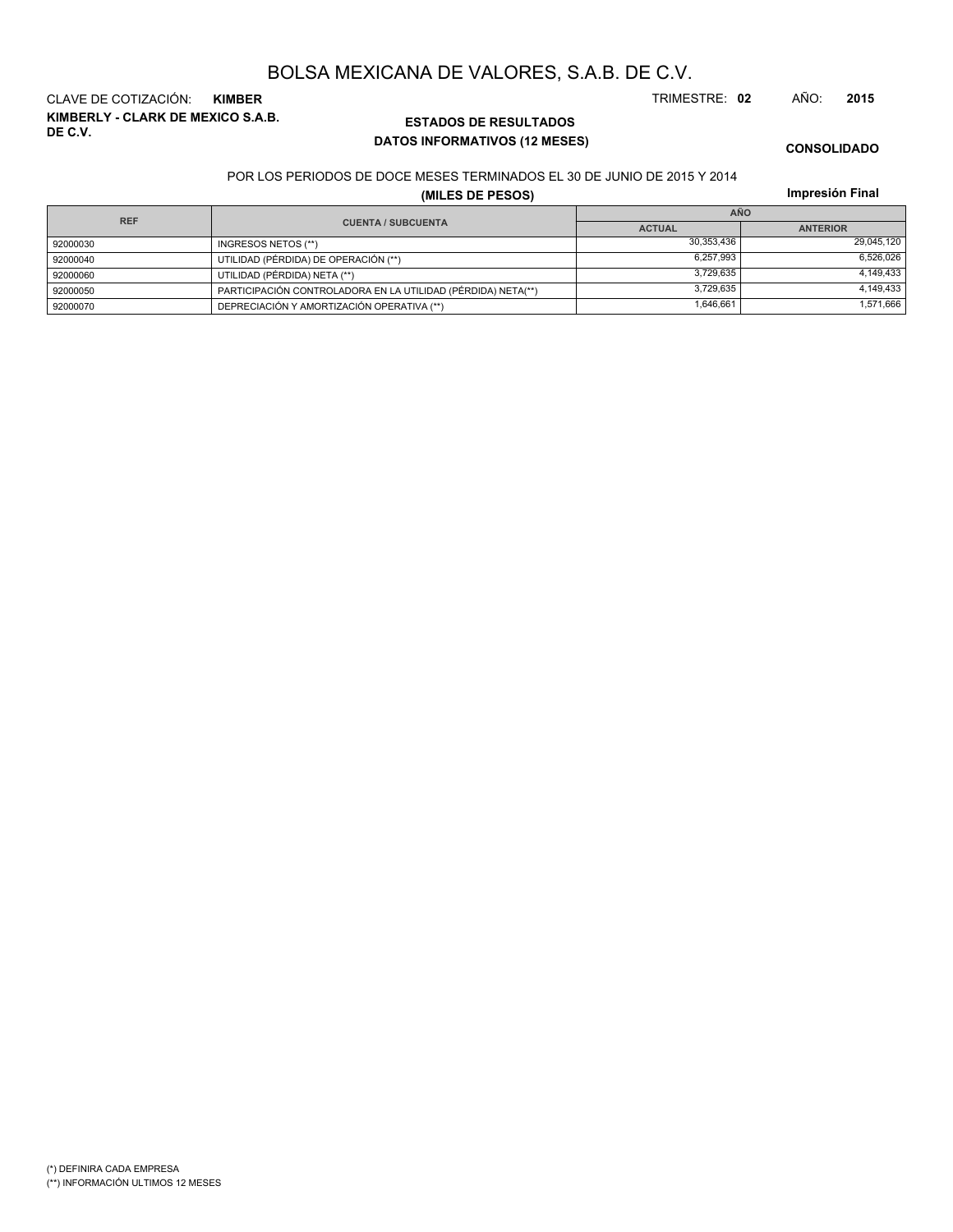CLAVE DE COTIZACIÓN:**KIMBER**: KIMBER TRIMESTRE:

**KIMBERLY - CLARK DE MEXICO S.A.B. DE C.V.**

### **ESTADOS DE CAMBIOS EN EL CAPITALCONTABLE(MILES DE PESOS)**

TRIMESTRE: 02 AÑO: **<sup>2015</sup>**

**CONSOLIDADO**

**Impresión Final**

|                                                                     |                       |                                       |                                                         | <b>APORTACIONES</b>                                         |                                           |              | UTILIDADES O PÉRDIDAS<br><b>ACUMULADAS</b>                               | <b>OTROS</b><br><b>RESULTADOS</b>                                        |                                             |                                                          |                                            |
|---------------------------------------------------------------------|-----------------------|---------------------------------------|---------------------------------------------------------|-------------------------------------------------------------|-------------------------------------------|--------------|--------------------------------------------------------------------------|--------------------------------------------------------------------------|---------------------------------------------|----------------------------------------------------------|--------------------------------------------|
| <b>CONCEPTOS</b>                                                    | <b>CAPITAL SOCIAL</b> | <b>ACCIONES</b><br><b>RECOMPRADAS</b> | <b>PRIMA EN</b><br><b>EMISIÓN DE</b><br><b>ACCIONES</b> | <b>PARA FUTUROS</b><br><b>AUMENTOS DE</b><br><b>CAPITAL</b> | <b>OTRO CAPITAL</b><br><b>CONTRIBUIDO</b> |              | <b>UTILIDADES</b><br><b>RETENIDAS</b><br>(PÉRDIDAS<br><b>ACUMULADAS)</b> | <b>INTEGRALES</b><br><b>ACUMULADOS</b><br>(NETOS DE<br><b>IMPUESTOS)</b> | <b>PARTICIPACIÓN</b><br><b>CONTROLADORA</b> | <b>PARTICIPACIÓN</b><br><b>NO</b><br><b>CONTROLADORA</b> | <b>TOTAL DE CAPITAL</b><br><b>CONTABLE</b> |
| SALDO INICIAL AL 1 DE ENERO DEL 2014                                | 2,900,918             | $\Omega$                              | $\mathbf{0}$                                            |                                                             | $\Omega$                                  | - 0          | 5,847,545                                                                | $-161, 148$                                                              | 8,587,315                                   | $\mathbf{0}$                                             | 8,587,315                                  |
| AJUSTES RETROSPECTIVOS                                              | $\Omega$              |                                       |                                                         |                                                             |                                           |              |                                                                          |                                                                          | $\Omega$                                    | $\Omega$                                                 | $\Omega$                                   |
| APLICACIÓN DE OTROS RESULTADOS<br>INTEGRALES A UTILIDADES RETENIDAS |                       |                                       |                                                         |                                                             |                                           |              |                                                                          |                                                                          | $\Omega$                                    |                                                          |                                            |
| CONSTITUCIÓN DE RESERVAS                                            |                       |                                       |                                                         |                                                             |                                           |              |                                                                          |                                                                          | $\Omega$                                    |                                                          |                                            |
| <b>DIVIDENDOS DECRETADOS</b>                                        |                       |                                       |                                                         |                                                             |                                           |              | $-4,377,600$                                                             |                                                                          | $-4,377,600$                                |                                                          | $-4,377,600$                               |
| (DISMINUCIÓN) AUMENTOS DE CAPITAL                                   |                       |                                       |                                                         |                                                             |                                           |              |                                                                          |                                                                          | $\mathbf 0$                                 |                                                          | $\Omega$                                   |
| RECOMPRA DE ACCIONES                                                | $-17,673$             |                                       |                                                         |                                                             |                                           |              | $-647,665$                                                               |                                                                          | $-665,338$                                  | $\Omega$                                                 | $-665,338$                                 |
| (DISMINUCIÓN) AUMENTO EN PRIMA EN<br><b>EMISIÓN DE ACCIONES</b>     |                       |                                       |                                                         |                                                             |                                           |              |                                                                          |                                                                          | $\Omega$                                    | $\Omega$                                                 |                                            |
| (DISMINUCIÓN) AUMENTO DE LA<br>PARTICIPACIÓN NO CONTROLADORA        |                       |                                       |                                                         |                                                             |                                           |              |                                                                          |                                                                          |                                             |                                                          |                                            |
| OTROS MOVIMIENTOS                                                   |                       |                                       |                                                         |                                                             |                                           |              |                                                                          |                                                                          | $\Omega$                                    |                                                          |                                            |
| RESULTADO INTEGRAL                                                  |                       |                                       |                                                         |                                                             |                                           |              | 1,898,715                                                                | $-110, 133$                                                              | 1,788,582                                   | 0                                                        | 1,788,582                                  |
| SALDO FINAL AL 30 DE JUNIO DEL 2014                                 | 2,883,245             | $\mathbf 0$                           | $\mathbf{0}$                                            |                                                             | $\mathbf{0}$                              | $\mathbf{0}$ | 2,720,995                                                                | $-271,281$                                                               | 5,332,959                                   | $\mathbf{0}$                                             | 5,332,959                                  |
| SALDO INICIAL AL 1 DE ENERO DEL 2015                                | 2,874,706             | $\mathbf 0$                           | $\mathbf{0}$                                            |                                                             |                                           |              | 4,106,644                                                                | $-47,728$                                                                | 6,933,622                                   | 0                                                        | 6,933,622                                  |
| AJUSTES RETROSPECTIVOS                                              |                       |                                       |                                                         |                                                             |                                           |              |                                                                          |                                                                          | $\Omega$                                    | $\Omega$                                                 | $\Omega$                                   |
| APLICACIÓN DE OTROS RESULTADOS<br>INTEGRALES A UTILIDADES RETENIDAS |                       |                                       |                                                         |                                                             |                                           |              |                                                                          |                                                                          | 0                                           |                                                          |                                            |
| CONSTITUCIÓN DE RESERVAS                                            |                       |                                       |                                                         |                                                             |                                           |              |                                                                          |                                                                          | $\Omega$                                    |                                                          |                                            |
| <b>DIVIDENDOS DECRETADOS</b>                                        |                       |                                       |                                                         |                                                             |                                           |              | $-2,293,327$                                                             |                                                                          | $-2,293,327$                                | $\Omega$                                                 | $-2,293,327$                               |
| (DISMINUCIÓN) AUMENTOS DE CAPITAL                                   |                       |                                       |                                                         |                                                             |                                           |              |                                                                          |                                                                          | 0                                           |                                                          |                                            |
| RECOMPRA DE ACCIONES                                                | $-2,977$              |                                       |                                                         |                                                             |                                           |              | $-100,284$                                                               |                                                                          | $-103,261$                                  |                                                          | $-103,261$                                 |
| (DISMINUCIÓN) AUMENTO EN PRIMA EN<br><b>EMISIÓN DE ACCIONES</b>     |                       |                                       |                                                         |                                                             |                                           |              |                                                                          |                                                                          | $\Omega$                                    |                                                          |                                            |
| (DISMINUCIÓN) AUMENTO DE LA<br>PARTICIPACIÓN NO CONTROLADORA        |                       |                                       |                                                         |                                                             |                                           |              |                                                                          |                                                                          | $\Omega$                                    |                                                          |                                            |
| OTROS MOVIMIENTOS                                                   |                       |                                       |                                                         |                                                             |                                           |              |                                                                          |                                                                          | $\mathbf 0$                                 |                                                          |                                            |
| RESULTADO INTEGRAL                                                  |                       |                                       |                                                         |                                                             |                                           |              | 2,084,232                                                                | 114,609                                                                  | 2,198,841                                   | 0                                                        | 2,198,841                                  |
| SALDO FINAL AL 30 DE JUNIO DEL 2015                                 | 2,871,729             | $\mathbf{0}$                          |                                                         |                                                             |                                           |              | 3,797,265                                                                | 66,881                                                                   | 6,735,875                                   | $\mathbf{0}$                                             | 6,735,875                                  |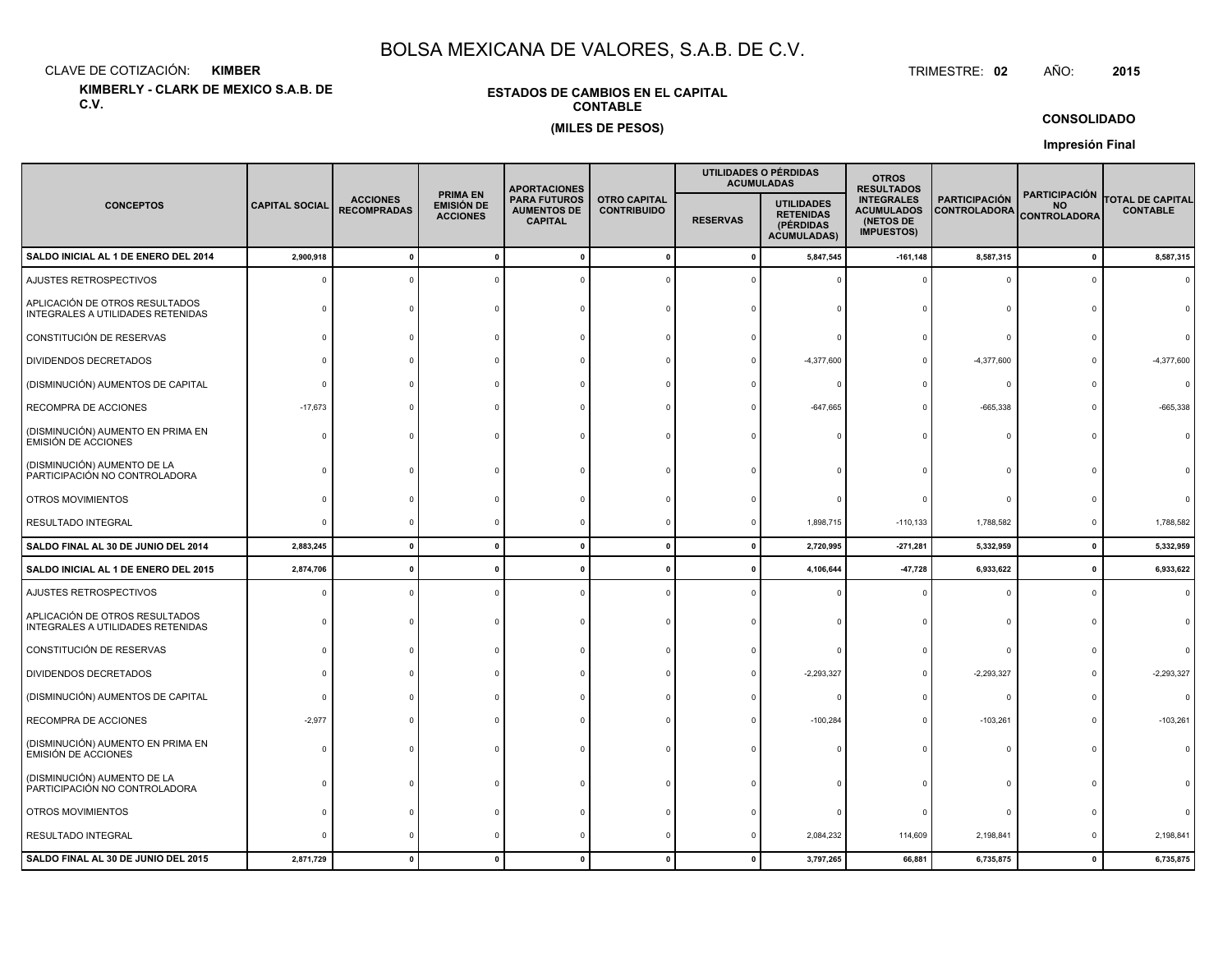TRIMESTRE: **02** AÑO: **2015**

### CLAVE DE COTIZACIÓN: **KIMBER**

#### **INDIRECTO) KIMBERLY - CLARK DE MEXICO S.A.B. DE C.V.**

# POR LOS PERIODOS DE SEIS MESES TERMINADOS EL 30 DE JUNIO DE 2015 Y

**ESTADOS DE FLUJOS DE EFECTIVO (METODO**

2014

# **(MILES DE PESOS) Impresión Final**

|                                      |                                                                                                 | <b>AÑO ACTUAL</b> | AÑO ANTERIOR   |
|--------------------------------------|-------------------------------------------------------------------------------------------------|-------------------|----------------|
| <b>REF</b>                           | <b>CUENTA/SUBCUENTA</b>                                                                         | <b>IMPORTE</b>    | <b>IMPORTE</b> |
| <b>ACTIVIDADES DE OPERACIÓN</b>      |                                                                                                 |                   |                |
| 50010000                             | UTILIDAD (PÉRDIDA) NETA ANTES DE IMPUESTOS A LA UTILIDAD                                        | 3,023,681         | 2,753,005      |
| 50020000                             | +(-) PARTIDAS SIN IMPACTO EN EL EFECTIVO                                                        | $\mathbf 0$       | $\mathbf 0$    |
| 50020010                             | + ESTIMACIÓN DEL PERIODO                                                                        | $\mathbf 0$       | $\mathsf 0$    |
| 50020020                             | +PROVISIÓN DEL PERIODO                                                                          | $\pmb{0}$         | $\pmb{0}$      |
| 50020030                             | + (-) OTRAS PARTIDAS NO REALIZADAS                                                              | $\mathbf 0$       | $\mathbf 0$    |
| 50030000                             | +(-) PARTIDAS RELACIONADAS CON ACTIVIDADES DE INVERSIÓN                                         | 731,419           | 685,967        |
| 50030010                             | + DEPRECIACIÓN Y AMORTIZACIÓN DEL PERIODO                                                       | 846,083           | 815,422        |
| 50030020                             | (-) + UTILIDAD O PERDIDA EN VENTA DE PROPIEDADES PLANTA Y EQUIPO                                | 0                 | 0              |
| 50030030                             | +(-) PÉRDIDA (REVERSIÓN) POR DETERIORO                                                          | $\pmb{0}$         | $\pmb{0}$      |
| 50030040                             | (-)+PARTICIPACIÓN EN ASOCIADAS Y NEGOCIOS CONJUNTOS                                             | $\pmb{0}$         | $\pmb{0}$      |
| 50030050                             | (-)DIVIDENDOS COBRADOS                                                                          | $\mathbf 0$       | $\mathbf 0$    |
| 50030060                             | (-)INTERESES A FAVOR                                                                            | $-102,865$        | $-121,112$     |
| 50030070                             | (-)FLUCTUACIÓN CAMBIARIA                                                                        | $-11,799$         | $-8,343$       |
| 50030080                             | (-) +OTRAS PARTIDAS                                                                             | 0                 | $\Omega$       |
| 50040000                             | +(-) PARTIDAS RELACIONADAS CON ACTIVIDADES DE FINANCIAMIENTO                                    | 517,697           | 415,223        |
| 50040010                             | (+)INTERESES DEVENGADOS A CARGO                                                                 | 517,697           | 415,223        |
| 50040020                             | (+)FLUCTUACIÓN CAMBIARIA                                                                        | $\mathbf 0$       | 0              |
| 50040030                             | (+)OPERACIONES FINANCIERAS DE DERIVADOS                                                         | $\pmb{0}$         | $\pmb{0}$      |
| 50040040                             | + (-) OTRAS PARTIDAS                                                                            | $\Omega$          | $\pmb{0}$      |
| 50050000                             | FLUJO DERIVADO DEL RESULTADO ANTES DE IMPUESTOS A LA UTILIDAD                                   | 4,272,797         | 3,854,195      |
| 50060000                             | FLUJOS GENERADOS O UTILIZADOS EN LA OPERACIÓN                                                   | $-1,960,097$      | $-2,502,758$   |
| 50060010                             | + (-) DECREMENTO (INCREMENTO) EN CLIENTES                                                       | $-492,638$        | $-465, 444$    |
| 50060020                             | + (-) DECREMENTO (INCREMENTO) EN INVENTARIOS                                                    | $-301,659$        | $-362,785$     |
| 50060030                             | + (-) DECREMENTO (INCREMENTO) EN OTRAS CUENTAS POR COBRAR Y OTROS ACTIVOS<br><b>CIRCULANTES</b> | $-98,377$         | $-245,968$     |
| 50060040                             | + (-) INCREMENTO (DECREMENTO) EN PROVEEDORES                                                    | $-208,591$        | $-25,927$      |
| 50060050                             | + (-) INCREMENTO (DECREMENTO) EN OTROS PASIVOS                                                  | $-36,467$         | $-249,611$     |
| 50060060                             | + (-)IMPUESTOS A LA UTILIDAD PAGADOS O DEVUELTOS                                                | $-822,365$        | $-1,153,023$   |
| 50070000                             | FLUJOS NETOS DE EFECTIVO DE ACTIVIDADES DE OPERACIÓN                                            | 2,312,700         | 1,351,437      |
| <b>ACTIVIDADES DE INVERSIÓN</b>      |                                                                                                 |                   |                |
| 50080000                             | FLUJOS NETOS DE EFECTIVO DE ACTIVIDADES DE INVERSIÓN                                            | -458,302          | $-804,785$     |
| 50080010                             | (-)INVERSIONES CON CARÁCTER PERMANENTE                                                          | $\pmb{0}$         | $\mathbf 0$    |
| 50080020                             | +DISPOSICIONES DE INVERSIONES CON CARÁCTER PERMANENTE                                           | $\mathbf 0$       | $\mathbf 0$    |
| 50080030                             | (-)INVERSION EN PROPIEDADES, PLANTA Y EQUIPO                                                    | $-459,805$        | $-812,137$     |
| 50080040                             | +VENTA DE PROPIEDADES, PLANTA Y EQUIPO                                                          | $\pmb{0}$         | 0              |
| 50080050                             | (-) INVERSIONES TEMPORALES                                                                      | $\pmb{0}$         | 0              |
| 50080060                             | +DISPOSICION DE INVERSIONES TEMPORALES                                                          | $\mathbf 0$       | $\pmb{0}$      |
| 50080070                             | (-)INVERSION EN ACTIVOS INTANGIBLES                                                             | $\pmb{0}$         | $\mathsf 0$    |
| 50080080                             | +DISPOSICION DE ACTIVOS INTANGIBLES                                                             | $\pmb{0}$         | 0              |
| 50080090                             | (-)ADQUISICIONES DE NEGOCIOS                                                                    | $\mathbf 0$       | $\mathsf 0$    |
| 50080100                             | +DISPOSICIONES DE NEGOCIOS                                                                      | $\pmb{0}$         | $\pmb{0}$      |
| 50080110                             | +DIVIDENDOS COBRADOS                                                                            | 0                 | $\mathbf 0$    |
| 50080120                             | +INTERESES COBRADOS                                                                             | 0                 | 0              |
| 50080130                             | +(-) DECREMENTO (INCREMENTO) ANTICIPOS Y PRESTAMOS A TERCEROS                                   | $\mathbf 0$       | $\mathbf 0$    |
| 50080140                             | + (-) OTRAS PARTIDAS                                                                            | 1,503             | 7,352          |
| <b>ACTIVIDADES DE FINANCIAMIENTO</b> |                                                                                                 |                   |                |
| 50090000                             | FLUJOS NETOS DE EFECTIVO DE ACTIVIDADES DE FINANCIAMIENTO                                       | 2,056,809         | 1,972,988      |
| 50090010                             | + FINANCIAMIENTOS BANCARIOS                                                                     | 0                 | $\mathbf{0}$   |
| 50090020                             | + FINANCIAMIENTOS BURSÁTILES                                                                    | 3,688,415         | 3,975,523      |
| 50090030                             | + OTROS FINANCIAMIENTOS                                                                         | $\pmb{0}$         | $\mathbf 0$    |
| 50090040                             | (-) AMORTIZACIÓN DE FINANCIAMIENTOS BANCARIOS                                                   | $\pmb{0}$         | 0              |
| 50090050                             | (-) AMORTIZACIÓN DE FINANCIAMIENTOS BURSÁTILES                                                  | $\mathbf 0$       | 0              |
| 50090060                             | (-) AMORTIZACIÓN DE OTROS FINANCIAMIENTOS                                                       | $\pmb{0}$         | $\mathbf 0$    |
| 50090070                             | + (-) INCREMENTO (DECREMENTO) EN EL CAPITAL SOCIAL                                              | $\pmb{0}$         | 0              |
| 50090080                             | (-) DIVIDENDOS PAGADOS                                                                          | $-1, 146, 153$    | $-1,093,917$   |
| 50090090                             | + PRIMA EN EMISIÓN DE ACCIONES                                                                  | $\pmb{0}$         | $\mathbf 0$    |
| 50090100                             | + APORTACIONES PARA FUTUROS AUMENTOS DE CAPITAL                                                 | $\mathbf 0$       | 0              |
| 50090110                             | (-)INTERESES PAGADOS                                                                            | $-377,219$        | -286,852       |
| 50090120                             | (-)RECOMPRA DE ACCIONES                                                                         | $-103,261$        | $-665,338$     |
| 50090130                             | + (-) OTRAS PARTIDAS                                                                            | $-4,973$          | 43,572         |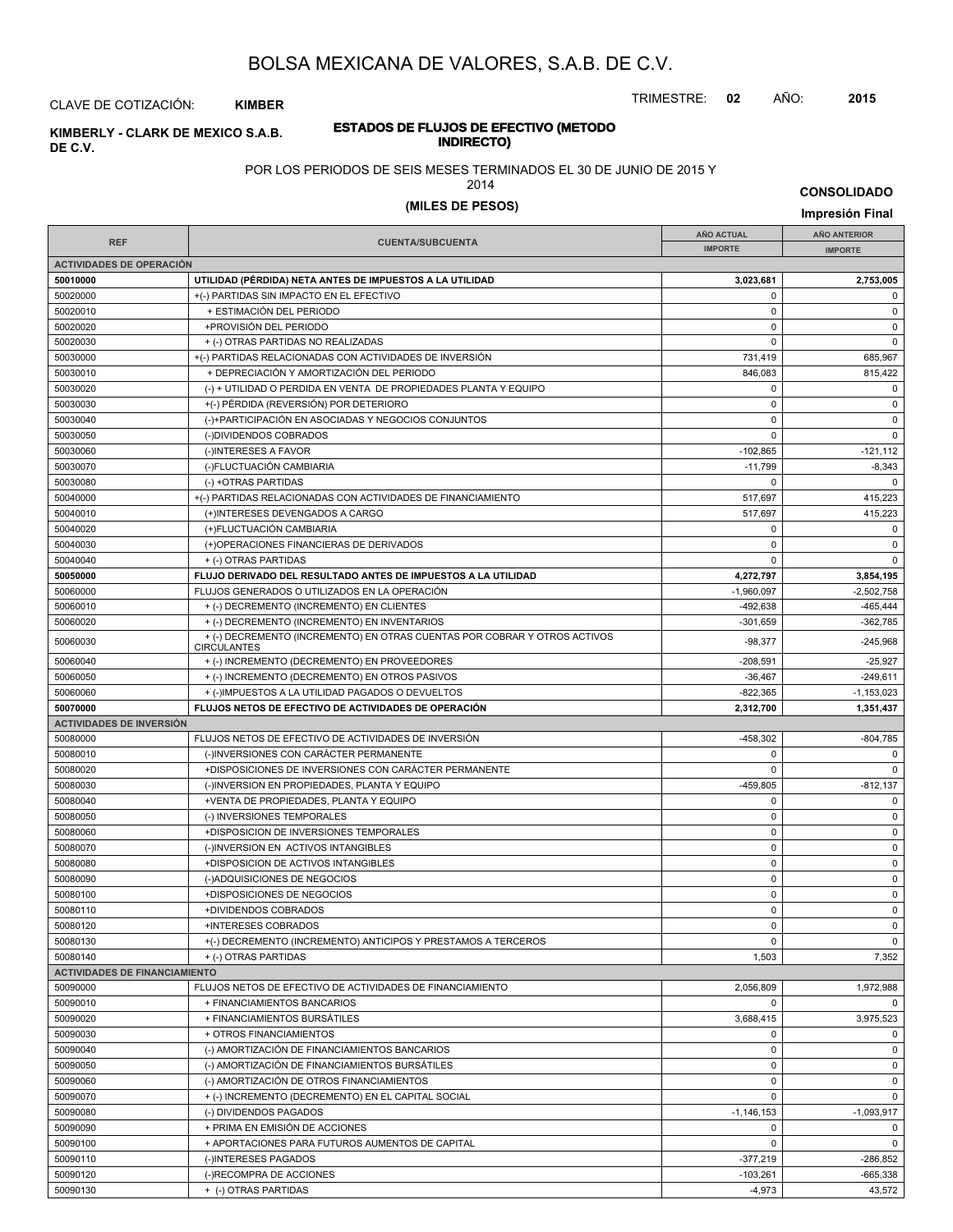TRIMESTRE: **02** AÑO: **2015**

### CLAVE DE COTIZACIÓN: **KIMBER**

### **ESTADOS DE FLUJOS DE EFECTIVO (METODO INDIRECTO) KIMBERLY - CLARK DE MEXICO S.A.B. DE C.V.**

### POR LOS PERIODOS DE SEIS MESES TERMINADOS EL 30 DE JUNIO DE 2015 Y

2014

# **(MILES DE PESOS) Impresión Final**

|            |                                                                 | AÑO ACTUAL     | AÑO ANTERIOR   |  |
|------------|-----------------------------------------------------------------|----------------|----------------|--|
| <b>REF</b> | <b>CUENTA/SUBCUENTA</b>                                         | <b>IMPORTE</b> | <b>IMPORTE</b> |  |
| 50100000   | INCREMENTO (DISMINUCION) DE EFECTIVO Y EQUIVALENTES DE EFECTIVO | 3,911,207      | 2,519,640      |  |
| 50110000   | CAMBIOS EN EL VALOR DEL EFECTIVO Y EQUIVALENTES DE EFECTIVO     | 86.897         |                |  |
| 50120000   | EFECTIVO Y EQUIVALENTES DE EFECTIVO AL PRINCIPIO DEL PERIODO    | 5.049.547      | 5,390,250      |  |
| 50130000   | EFECTIVO Y EQUIVALENTES DE EFECTIVO AL FINAL DEL PERIODO        | 9,047,651      | 7,909,890      |  |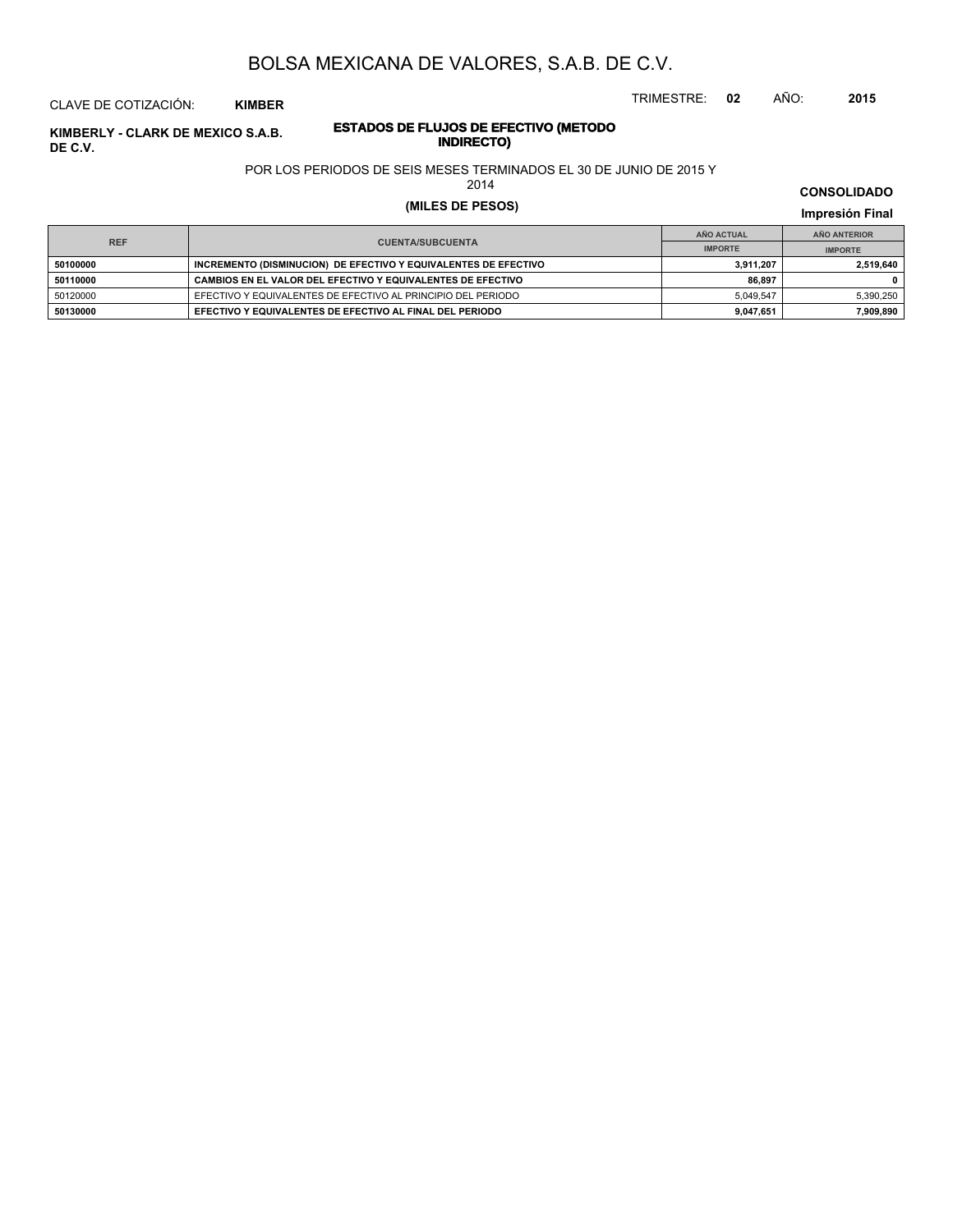**KIMBERLY - CLARK DE MEXICO**

#### **COMENTARIOS Y ANALISIS DE LA ADMINISTRACIÓN SOBRE LOS RESULTADOS S.A.B. DE C.V.** PAGINA / 2 **DE OPERACIÓN Y SITUACIÓN FINANCIERA DE LA COMPAÑÍA**

 $1/2$ **CONSOLIDADO Impresión Final**

PUNTOS SOBRESALIENTES:

• CRECIMIENTO DE DOBLE DÍGITO EN LAS VENTAS NETAS, ALCANZANDO UN RÉCORD TRIMESTRAL DE \$8,027 MILLONES.

• LA UTILIDAD BRUTA SE INCREMENTÓ EN 15.9%, MIENTRAS QUE EL MARGEN SE EXPANDIÓ 190 PUNTOS BASE COMO REFLEJO DE MEJORES PRECIOS Y MEZCLA, MENORES COSTOS Y EFICIENCIAS OPERATIVAS QUE CONTRARRESTARON LA PRESIÓN DEL TIPO DE CAMBIO.

• EL EBITDA FUE \$2,189 MILLONES; EL MARGEN AUMENTÓ 150 PUNTOS BASE FRENTE AL AÑO ANTERIOR Y 50 PUNTOS BASE SECUENCIALMENTE A 27.3%

LAS VENTAS NETAS CRECIERON POR TERCER TRIMESTRE CONSECUTIVO Y REPRESENTARON UN INCREMENTO DE 10.2%. LA CONTRIBUCIÓN POSITIVA DE PRECIO Y MEZCLA DE 6.0% FUE EL RESULTADO DE LAS INICIATIVAS DE PRECIO IMPLEMENTADAS DURANTE EL TRIMESTRE Y DE UNA MENOR ACTIVIDAD PROMOCIONAL. EL CRECIMIENTO POR VOLUMEN FUE DE 4.2% Y LA MAYORÍA DE LAS CATEGORÍAS TUVIERON UN BUEN DESEMPEÑO, REFLEJANDO LA POSICIÓN DE NUESTRAS MARCAS Y EL MEJOR ENTORNO DE CONSUMO.

TODOS NUESTROS NEGOCIOS CRECIERON. PRODUCTOS AL CONSUMIDOR CRECIÓ 7.6%, PROFESSIONAL AUMENTÓ 25.2% Y EL NEGOCIO DE EXPORTACIÓN INCREMENTÓ 29.0%. ESTOS ÚLTIMOS DOS NEGOCIOS MUESTRAN VENTAS ADICIONALES DE WADDING POR EL ARRANQUE DE LA NUEVA MÁQUINA DE TISSUE EL AÑO PASADO. LAS CATEGORÍAS QUE TIENEN UN ALTO POTENCIAL DE CRECIMIENTO SIGUIERON CON UN DESEMPEÑO SUPERIOR AL PROMEDIO.

LA UTILIDAD BRUTA AUMENTÓ 15.9% EN EL TRIMESTRE, EN TANTO QUE EL MARGEN AUMENTÓ 190 PUNTOS BASE, A 38.5%. ESTO ES REFLEJO DE: I) MAYORES PRECIOS DE VENTA, II) MEJORES PRECIOS EN DÓLARES DE VARIAS MATERIAS PRIMAS, INCLUYENDO FIBRA VIRGEN, MATERIAL SUPER ABSORBENTE Y DERIVADOS DEL PETRÓLEO, ENTRE OTROS; III) MENORES COSTOS DE ENERGÍA; Y IV) APROXIMADAMENTE \$250 MILLONES DE AHORROS DEL PROGRAMA DE REDUCCIÓN DE COSTOS. ESTOS EFECTOS POSITIVOS COMPENSARON EL INCREMENTO DE OTRAS MATERIAS PRIMAS Y EL IMPACTO DE LA FUERTE DEPRECIACIÓN DEL PESO, 21% EN COMPARACIÓN DEL AÑO ANTERIOR.

LOS GASTOS DE OPERACIÓN FUERON SIMILARES A LOS DEL AÑO ANTERIOR COMO PORCENTAJE DE LAS VENTAS, EN 16.5%, COMO RESULTADO DE UNA OPERACIÓN EFICIENTE Y DE QUE CONTINUAMOS INVIRTIENDO EN NUESTRAS MARCAS.

LA UTILIDAD DE OPERACIÓN AUMENTÓ 20.1% EN EL SEGUNDO TRIMESTRE, EN TANTO QUE EL MARGEN INCREMENTÓ 180 PUNTOS BASE, A 22.0%. LO ANTERIOR ES REFLEJO DEL DESEMPEÑO DEL RESULTADO BRUTO.

EL COSTO FINANCIERO FUE \$181 MILLONES EN EL SEGUNDO TRIMESTRE DEL 2015, COMPARADO CON UN COSTO DE \$149 MILLONES EN EL MISMO PERIODO DEL AÑO ANTERIOR. EL INCREMENTO SE DEBIÓ A MÁS INTERESES PAGADOS POR MAYOR DEUDA, PARCIALMENTE CONTRARRESTADOS POR \$40 MILLONES DE GANANCIA CAMBIARIA DERIVADA DE LA POSICIÓN NETA ACTIVA EN DÓLARES.

LA UTILIDAD NETA INCREMENTÓ 17.2%, REFLEJANDO EL DESEMPEÑO A NIVEL OPERATIVO, EL MAYOR COSTO FINANCIERO Y UNA TASA IMPOSITIVA EFECTIVA MÁS ALTA. LA UTILIDAD NETA POR ACCIÓN EN EL TRIMESTRE FUE \$0.35.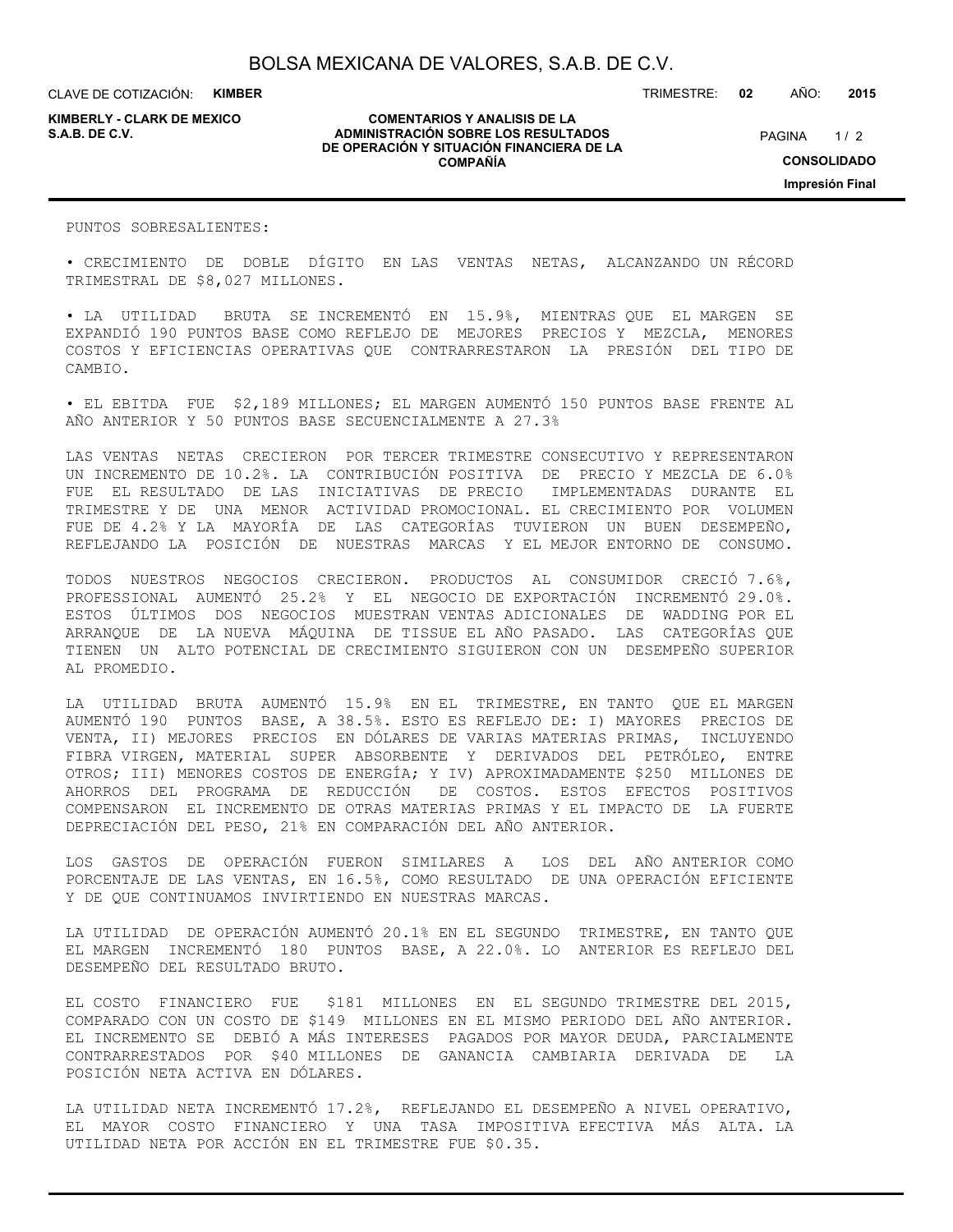CLAVE DE COTIZACIÓN: **KIMBER**

**KIMBERLY - CLARK DE MEXICO**

#### **COMENTARIOS Y ANALISIS DE LA ADMINISTRACIÓN SOBRE LOS RESULTADOS S.A.B. DE C.V.** PAGINA / 2 **DE OPERACIÓN Y SITUACIÓN FINANCIERA DE LA COMPAÑÍA**

 $2/2$ 

**CONSOLIDADO**

**Impresión Final**

EL EBITDA AUMENTÓ 16.5%, A \$2,189 MILLONES, MIENTRAS QUE EL MARGEN SE INCREMENTÓ 150 PUNTOS BASE CONTRA AÑO ANTERIOR Y REFLEJÓ UNA MEJORA SECUENCIAL DE 50 PUNTOS BASE, A 27.3%.

DURANTE LOS ÚLTIMOS DOCE MESES HEMOS INVERTIDO \$1,665 MILLONES (\$1,293 MILLONES EN ACTIVOS FIJOS "CAPEX", Y \$372 MILLONES EN RECOMPRA DE ACCIONES PROPIAS) Y PAGADO DIVIDENDOS A NUESTROS ACCIONISTAS POR \$4,428 MILLONES DE PESOS.

AL 30 DE JUNIO DE 2015, LA POSICIÓN DE EFECTIVO DE LA COMPAÑÍA TOTALIZÓ \$9,048 MILLONES.

LA DEUDA NETA AL 30 DE JUNIO DE 2015 FUE DE \$9,648 MILLONES, QUE COMPARAN CON \$9,537 MILLONES AL 31 DE DICIEMBRE DE 2014. LA DEUDA A LARGO PLAZO REPRESENTÓ 88% DEL TOTAL Y TODA LA DEUDA ESTA DENOMINADA EN PESOS.

NOTA: EN CUMPLIMIENTO A LO ESTABLECIDO EN EL ARTÍCULO 4.033.01 FRACC.VIII DEL REGLAMENTO INTERIOR DE LA BOLSA MEXICANA DE VALORES, SE INFORMA QUE LA COBERTURA DE ANÁLISIS DE VALORES DE KIMBER ES REALIZADA POR BBVA BANCOMER.

TRIMESTRE: **02** AÑO: **2015**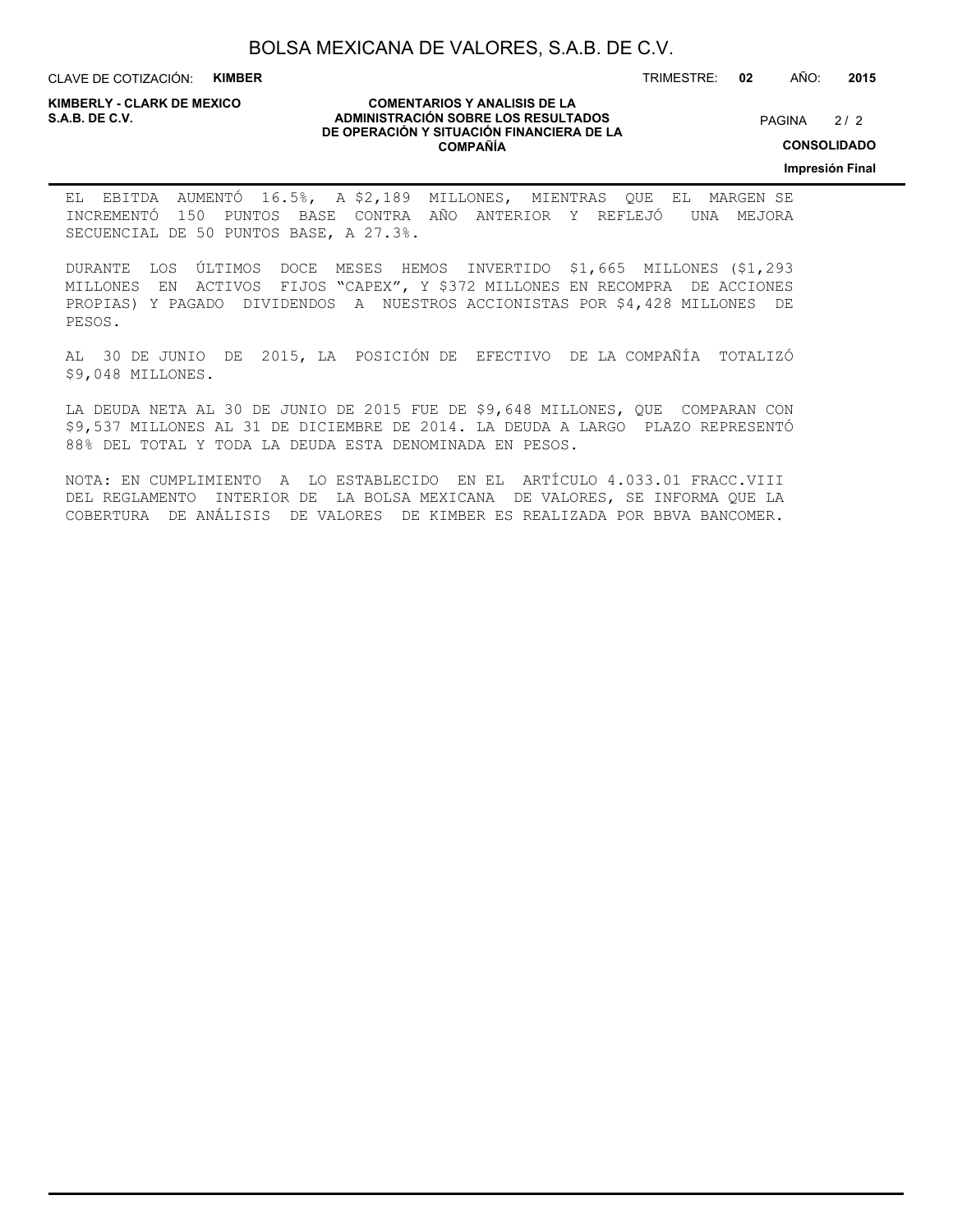| CLAVE DE COTIZACIÓN:                         | <b>KIMBER</b> |   |     |         |                                                             |              | TRIMESTRE: | 02      | AÑO:          | 2015                                  |
|----------------------------------------------|---------------|---|-----|---------|-------------------------------------------------------------|--------------|------------|---------|---------------|---------------------------------------|
| KIMBERLY - CLARK DE MEXICO<br>S.A.B. DE C.V. |               |   |     |         | NOTAS COMPLEMENTARIAS A LA INFORMACIÓN<br><b>FINANCIERA</b> |              |            |         | <b>PAGINA</b> | 1/1                                   |
|                                              |               |   |     |         |                                                             |              |            |         |               | <b>CONSOLIDADO</b><br>Impresión Final |
| CONSULTAR<br>IFRSTRIM.PDF ADJUNTO.           | NOTAS         | A | LOS | ESTADOS | FINANCIEROS                                                 | CONSOLIDADOS | ΕN         | ARCHIVO |               |                                       |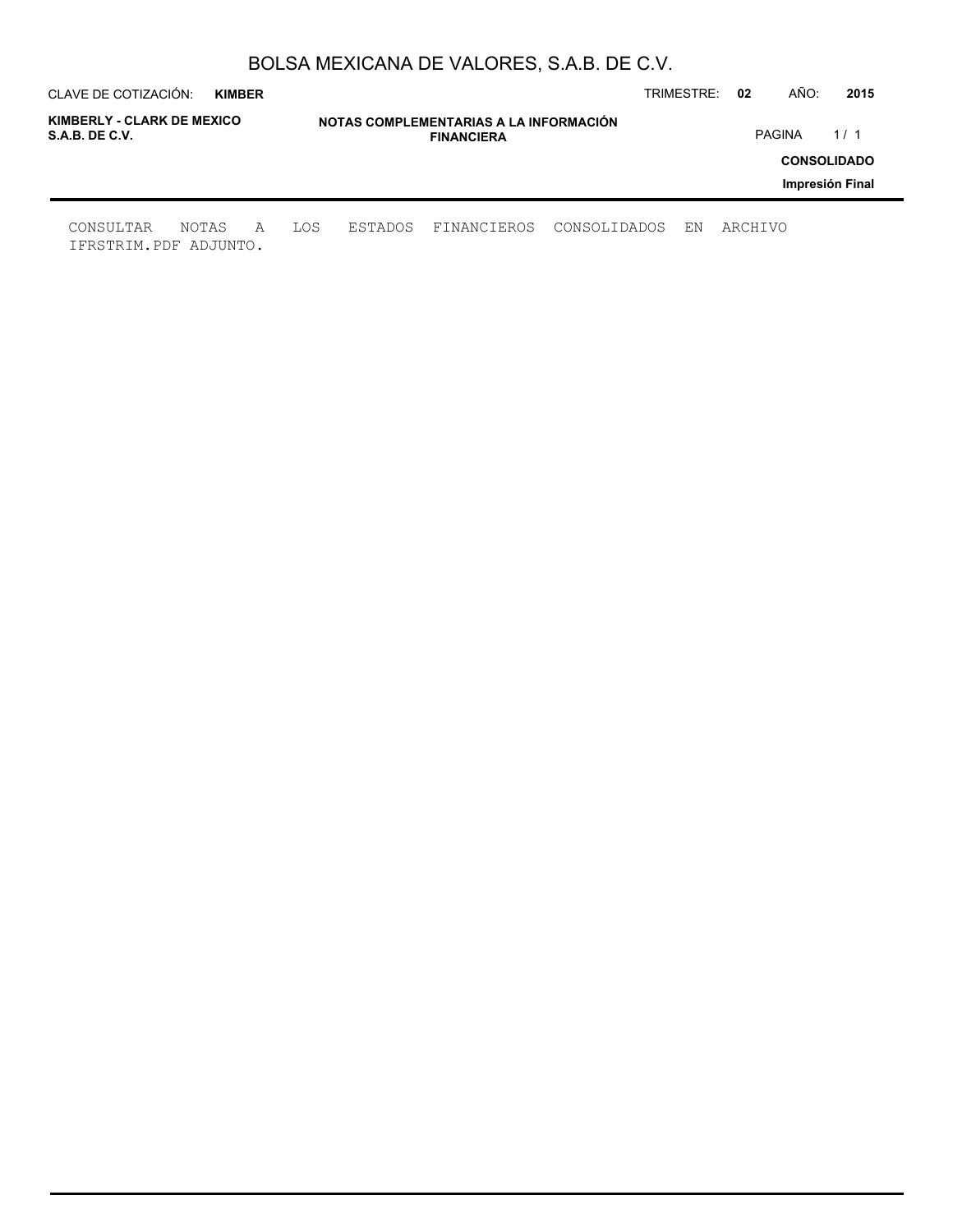CLAVE DE COTIZACIÓN TRIMESTRE **02** AÑO **2015 KIMBER**

**KIMBERLY - CLARK DE MEXICO S.A.B. DE C.V.**

# **INVERSIONES EN ASOCIADAS Y NEGOCIOS CONJUNTOS (MILES DE PESOS)**

**CONSOLIDADO**

**Impresión Final**

| <b>NOMBRE DE LA EMPRESA</b>              | <b>ACTIVIDAD PRINCIPAL</b> | <b>NO. DE ACCIONES</b> | $%$ DE<br><b>TENEN</b> | <b>MONTO TOTAL</b>                    |                               |  |
|------------------------------------------|----------------------------|------------------------|------------------------|---------------------------------------|-------------------------------|--|
|                                          |                            |                        | <b>CIA</b>             | <b>COSTO DE</b><br><b>ADQUISICION</b> | <b>VALOR</b><br><b>ACTUAL</b> |  |
| <b>TOTAL DE INVERSIONES EN ASOCIADAS</b> |                            |                        |                        |                                       |                               |  |

**OBSERVACIONES**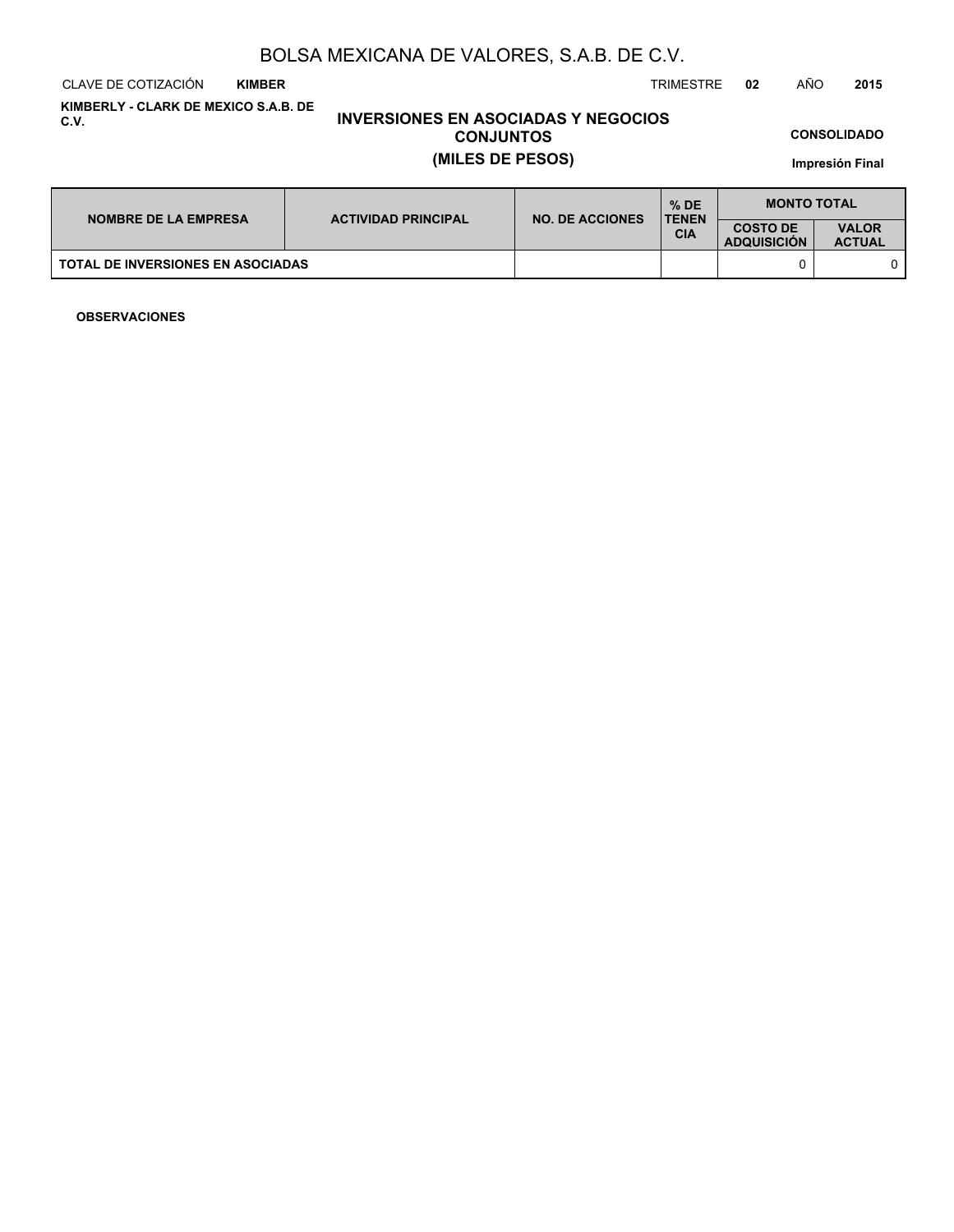#### TRIMESTRE **<sup>02</sup>** AÑO**<sup>2015</sup>**

#### **KIMBERLY - CLARK DE MEXICO S.A.B. DE C.V.**CLAVE DE COTIZACIÓN**KIMBER**

# **DESGLOSE DE CRÉDITOS**

### (MILES DE PESOS)

**CONSOLIDADO**

**Impresión Final**

|                                                                                                                                                                   |  |                                                          |                            | <b>VENCTOS, O AMORT, DENOMINADOS EN MONEDA NACIONAL</b> |                    |                     |                     |                            | <b>VENCTOS, O AMORT, DENOMINADOS EN MONEDA EXTRANJERA</b> |                   |                    |                     |                     |              |                       |
|-------------------------------------------------------------------------------------------------------------------------------------------------------------------|--|----------------------------------------------------------|----------------------------|---------------------------------------------------------|--------------------|---------------------|---------------------|----------------------------|-----------------------------------------------------------|-------------------|--------------------|---------------------|---------------------|--------------|-----------------------|
| <b>INSTITUCION</b><br><b>FECHA DE FIRMA</b><br><b>FECHA DE</b><br>TIPO DE CRÉDITO / INSTITUCIÓN<br><b>EXTRANJERA</b><br>VENCIMIENTO<br><b>CONTRATO</b><br>(SI/NO) |  | <b>TASA DE</b><br><b>INTERÉS Y/O</b><br><b>SOBRETASA</b> | <b>INTERVALO DE TIEMPO</b> |                                                         |                    |                     |                     | <b>INTERVALO DE TIEMPO</b> |                                                           |                   |                    |                     |                     |              |                       |
|                                                                                                                                                                   |  |                                                          |                            | AÑO ACTUAL                                              | <b>HASTA 1 AÑO</b> | <b>HASTA 2 AÑOS</b> | <b>HASTA 3 AÑOS</b> | HASTA 4 AÑOS               | <b>HASTA 5 AÑOS O</b><br><b>MÁS</b>                       | <b>AÑO ACTUAL</b> | <b>HASTA 1 AÑO</b> | <b>HASTA 2 AÑOS</b> | <b>HASTA 3 AÑOS</b> | HASTA 4 AÑOS | HASTA 5 AÑOS O<br>MÁS |
| <b>BANCARIOS</b>                                                                                                                                                  |  |                                                          |                            |                                                         |                    |                     |                     |                            |                                                           |                   |                    |                     |                     |              |                       |
| <b>COMERCIO EXTERIOR</b>                                                                                                                                          |  |                                                          |                            |                                                         |                    |                     |                     |                            |                                                           |                   |                    |                     |                     |              |                       |
| <b>CON GARANTÍA</b>                                                                                                                                               |  |                                                          |                            |                                                         |                    |                     |                     |                            |                                                           |                   |                    |                     |                     |              |                       |
| <b>BANCA COMERCIAL</b>                                                                                                                                            |  |                                                          |                            |                                                         |                    |                     |                     |                            |                                                           |                   |                    |                     |                     |              |                       |
| <b>OTROS</b>                                                                                                                                                      |  |                                                          |                            |                                                         |                    |                     |                     |                            |                                                           |                   |                    |                     |                     |              |                       |
| <b>TOTAL BANCARIOS</b>                                                                                                                                            |  |                                                          |                            |                                                         |                    |                     |                     |                            |                                                           |                   |                    |                     |                     |              |                       |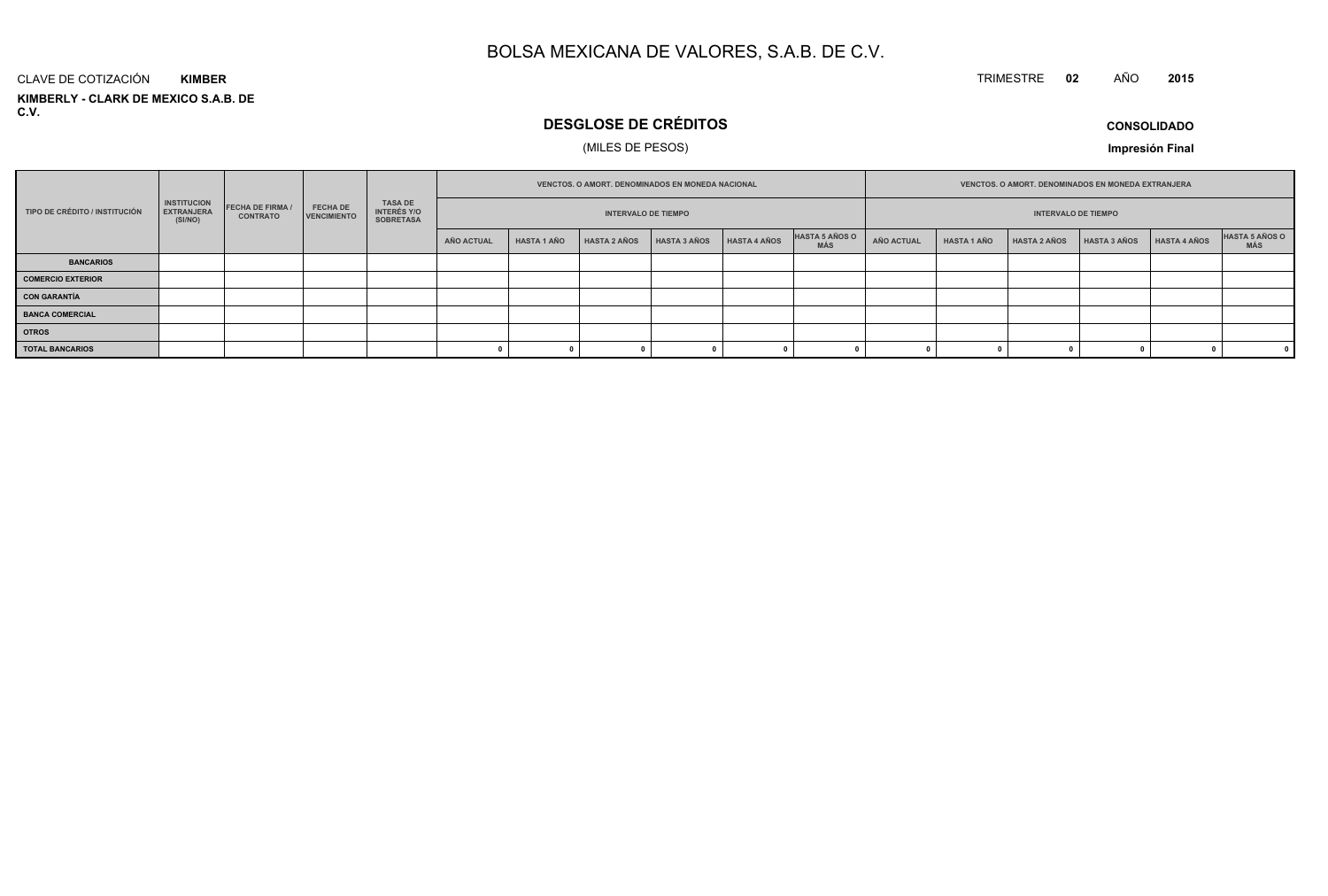#### CLAVE DE COTIZACIÓN TRIMESTRE **<sup>02</sup>** AÑO **<sup>2015</sup> KIMBER**

**KIMBERLY - CLARK DE MEXICO S.A.B. DE C.V.**

# **DESGLOSE DE CRÉDITOS**

### (MILES DE PESOS)

|                                                     |                                                    | <b>FECHA DE FIRMA /</b><br><b>CONTRATO</b> | <b>FECHA DE</b><br><b>VENCIMIENTO</b> | <b>TASA DE</b><br><b>INTERÉS Y/O</b><br><b>SOBRETASA</b> | VENCTOS. O AMORT. DENOMINADOS EN MONEDA NACIONAL |                    |                     |                            |                     | VENCTOS. O AMORT. DENOMINADOS EN MONEDA EXTRANJERA |                            |                    |                     |                     |                     |                              |
|-----------------------------------------------------|----------------------------------------------------|--------------------------------------------|---------------------------------------|----------------------------------------------------------|--------------------------------------------------|--------------------|---------------------|----------------------------|---------------------|----------------------------------------------------|----------------------------|--------------------|---------------------|---------------------|---------------------|------------------------------|
| TIPO DE CRÉDITO / INSTITUCIÓN                       | <b>INSTITUCION</b><br><b>EXTRANJERA</b><br>(SI/NO) |                                            |                                       |                                                          |                                                  |                    |                     | <b>INTERVALO DE TIEMPO</b> |                     |                                                    | <b>INTERVALO DE TIEMPO</b> |                    |                     |                     |                     |                              |
|                                                     |                                                    |                                            |                                       |                                                          | AÑO ACTUAL                                       | <b>HASTA 1 AÑO</b> | <b>HASTA 2 AÑOS</b> | <b>HASTA 3 AÑOS</b>        | <b>HASTA 4 AÑOS</b> | <b>HASTA 5 AÑOS O</b><br>MÁS                       | <b>AÑO ACTUAL</b>          | <b>HASTA 1 AÑO</b> | <b>HASTA 2 AÑOS</b> | <b>HASTA 3 AÑOS</b> | <b>HASTA 4 AÑOS</b> | <b>HASTA 5 AÑOS C</b><br>MÁS |
| <b>BURSÁTILES</b>                                   |                                                    |                                            |                                       |                                                          |                                                  |                    |                     |                            |                     |                                                    |                            |                    |                     |                     |                     |                              |
| <b>LISTADAS EN BOLSA (MÉXICO Y/O</b><br>EXTRANJERO) |                                                    |                                            |                                       |                                                          |                                                  |                    |                     |                            |                     |                                                    |                            |                    |                     |                     |                     |                              |
| <b>QUIROGRAFARIOS</b>                               |                                                    |                                            |                                       |                                                          |                                                  |                    |                     |                            |                     |                                                    |                            |                    |                     |                     |                     |                              |
| CERTIFICADOS BURSATILES                             | <b>NO</b>                                          | 05/07/2007                                 | 26/06/2017                            | 3.20                                                     | $\Omega$                                         | $\Omega$           | 2,500,000           |                            | $\Omega$            |                                                    |                            |                    |                     |                     |                     |                              |
| <b>CERTIFICADOS BURSATILES</b>                      | NO.                                                | 30/03/2009                                 | 22/03/2016                            | 9.98                                                     | $\Omega$                                         | 800,000            | $\Omega$            |                            | $\Omega$            | $\Omega$                                           |                            |                    |                     |                     |                     |                              |
| CERTIFICADOS BURSATILES                             | <b>NO</b>                                          | 06/10/2009                                 | 26/09/2019                            | 9.65                                                     | $\Omega$                                         |                    | $\bigcap$           |                            | $\Omega$            | 400,000                                            |                            |                    |                     |                     |                     |                              |
| <b>CERTIFICADOS BURSATILES</b>                      | <b>NO</b>                                          | 11/11/2010                                 | 05/11/2015                            | 3.61                                                     | 1,500,000                                        | $\Omega$           | $\bigcap$           |                            | $\Omega$            | $\Omega$                                           |                            |                    |                     |                     |                     |                              |
| CERTIFICADOS BURSATILES                             | <b>NO</b>                                          | 11/11/2010                                 | 29/10/2020                            | 7.17                                                     | $\Omega$                                         |                    |                     |                            | $\Omega$            | 2,500,000                                          |                            |                    |                     |                     |                     |                              |
| <b>CERTIFICADOS BURSATILES</b>                      | <b>NO</b>                                          | 30/09/2013                                 | 24/09/2018                            | 3.46                                                     | $^{\circ}$                                       |                    |                     |                            | 1,500,000           | $\Omega$                                           |                            |                    |                     |                     |                     |                              |
| CERTIFICADOS BURSATILES (1)                         | <b>NO</b>                                          | 30/09/2013                                 | 18/09/2023                            | 6.98                                                     | $\Omega$                                         | $\Omega$           | $\cap$              |                            | $^{\circ}$          | 1,630,701                                          |                            |                    |                     |                     |                     |                              |
| <b>CON GARANTÍA</b>                                 |                                                    |                                            |                                       |                                                          |                                                  |                    |                     |                            |                     |                                                    |                            |                    |                     |                     |                     |                              |
| <b>COLOCACIONES PRIVADAS</b>                        |                                                    |                                            |                                       |                                                          |                                                  |                    |                     |                            |                     |                                                    |                            |                    |                     |                     |                     |                              |
| <b>QUIROGRAFARIOS</b>                               |                                                    |                                            |                                       |                                                          |                                                  |                    |                     |                            |                     |                                                    |                            |                    |                     |                     |                     |                              |
| <b>BONO RULE 144A 2014</b>                          | <b>SI</b>                                          | 08/04/2014                                 | 08/04/2024                            | 3.80                                                     |                                                  |                    |                     |                            |                     |                                                    |                            | $\sqrt{ }$         |                     | $\mathbf{0}$        | $\Omega$            | 3,932,500                    |
| <b>BONO RULE 144A 2015</b>                          | SI                                                 | 12/03/2015                                 | 12/03/2025                            | 3.25                                                     |                                                  |                    |                     |                            |                     |                                                    |                            |                    |                     | $\Omega$            | $\Omega$            | 3,932,500                    |
| <b>CON GARANTÍA</b>                                 |                                                    |                                            |                                       |                                                          |                                                  |                    |                     |                            |                     |                                                    |                            |                    |                     |                     |                     |                              |
| <b>TOTAL BURSÁTILES</b>                             |                                                    |                                            |                                       |                                                          | 1,500,000                                        | 800,000            | 2,500,000           |                            | 1,500,000           | 4,530,701                                          | $\mathbf{0}$               |                    |                     |                     |                     | 7,865,000                    |

### **CONSOLIDADO**

**Impresión Final**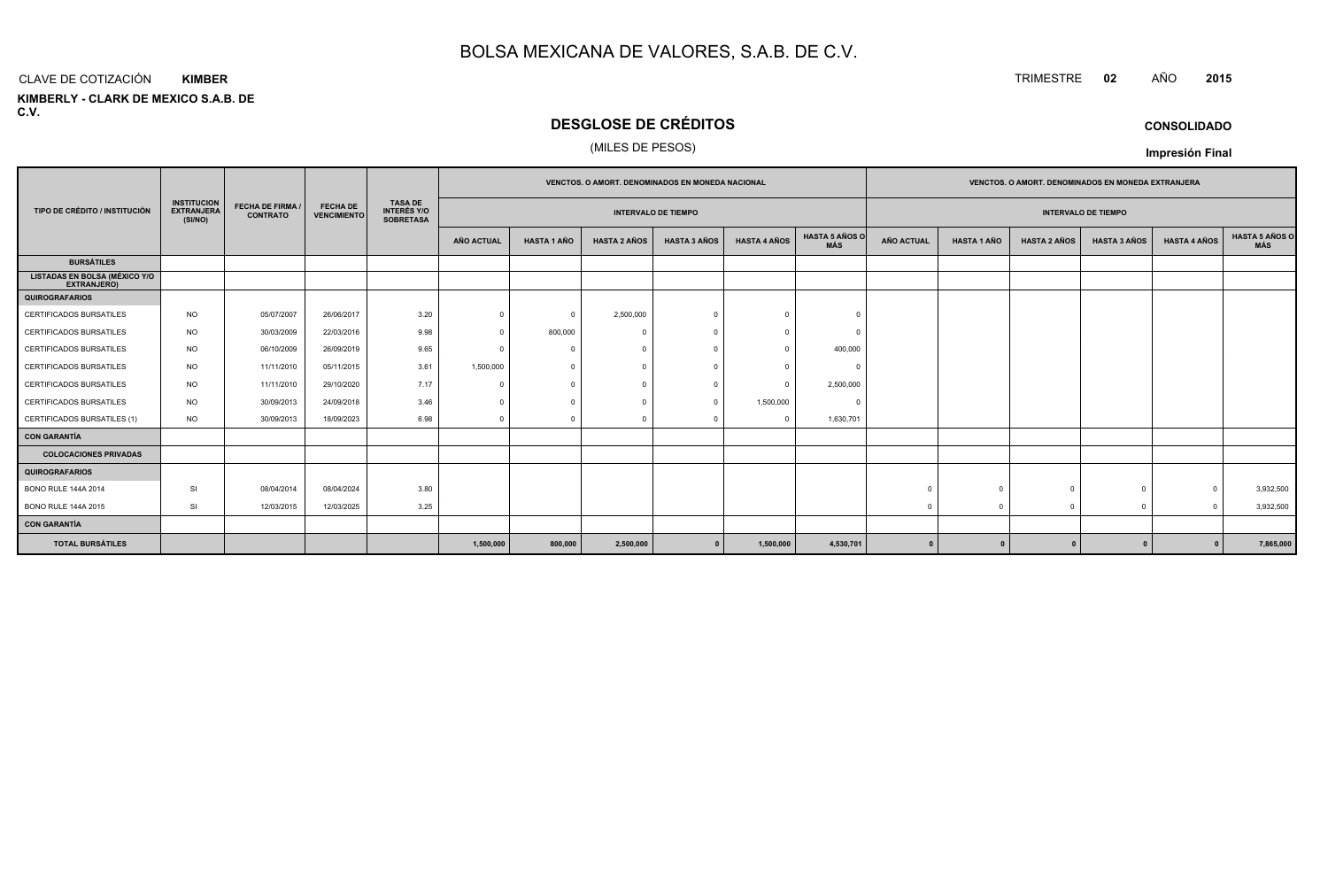#### CLAVE DE COTIZACIÓN TRIMESTRE **<sup>02</sup>** AÑO **<sup>2015</sup> KIMBER**

 **KIMBERLY - CLARK DE MEXICO S.A.B. DEC.V.**

## **DESGLOSE DE CRÉDITOS**

### (MILES DE PESOS)

|                                                                                                                                                              |           |            |  | <b>VENCTOS, O AMORT, DENOMINADOS EN MONEDA NACIONAL</b> |                    |                     |                     |                     | <b>VENCTOS, O AMORT, DENOMINADOS EN MONEDA EXTRANJERA</b> |                   |                    |                     |                     |                     |                       |
|--------------------------------------------------------------------------------------------------------------------------------------------------------------|-----------|------------|--|---------------------------------------------------------|--------------------|---------------------|---------------------|---------------------|-----------------------------------------------------------|-------------------|--------------------|---------------------|---------------------|---------------------|-----------------------|
| <b>INSTITUCION</b><br><b>FECHA</b><br><b>FECHA DE</b><br><b>EXTRANJERA</b><br>TIPO DE CRÉDITO / INSTITUCIÓN<br>CONCERTACIÓN<br><b>VENCIMIENTO</b><br>(SI/NO) |           |            |  | <b>INTERVALO DE TIEMPO</b>                              |                    |                     |                     |                     | <b>INTERVALO DE TIEMPO</b>                                |                   |                    |                     |                     |                     |                       |
|                                                                                                                                                              |           |            |  | <b>AÑO ACTUAL</b>                                       | <b>HASTA 1 AÑO</b> | <b>HASTA 2 AÑOS</b> | <b>HASTA 3 AÑOS</b> | <b>HASTA 4 AÑOS</b> | HASTA 5 AÑOS O<br>MÁS                                     | <b>AÑO ACTUAL</b> | <b>HASTA 1 AÑO</b> | <b>HASTA 2 AÑOS</b> | <b>HASTA 3 AÑOS</b> | <b>HASTA 4 AÑOS</b> | HASTA 5 AÑOS O<br>MÁS |
| OTROS PASIVOS CIRCULANTES Y NO<br><b>CIRCULANTES CON COSTO</b>                                                                                               |           |            |  |                                                         |                    |                     |                     |                     |                                                           |                   |                    |                     |                     |                     |                       |
| <b>TOTAL OTROS PASIVOS</b><br><b>CIRCULANTES Y NO CIRCULANTES</b><br><b>CON COSTO</b>                                                                        |           |            |  | $\mathbf 0$                                             | $\Omega$           | $\mathbf 0$         | $\overline{0}$      | $\Omega$            | $\Omega$                                                  | $\Omega$          | $^{\circ}$         | $\Omega$            | $\circ$             | $\Omega$            |                       |
|                                                                                                                                                              |           |            |  |                                                         |                    |                     |                     |                     |                                                           |                   |                    |                     |                     |                     |                       |
| <b>PROVEEDORES</b>                                                                                                                                           |           |            |  |                                                         |                    |                     |                     |                     |                                                           |                   |                    |                     |                     |                     |                       |
| VARIOS                                                                                                                                                       | <b>NO</b> | 30/06/2015 |  | $\Omega$                                                | 1,398,034          |                     |                     |                     |                                                           |                   |                    |                     |                     |                     |                       |
| VARIOS                                                                                                                                                       | <b>NO</b> | 30/06/2015 |  |                                                         |                    |                     |                     |                     |                                                           | $\Omega$          | 1,981,099          |                     |                     |                     |                       |
| <b>TOTAL PROVEEDORES</b>                                                                                                                                     |           |            |  | $\overline{0}$                                          | 1,398,034          |                     |                     |                     |                                                           |                   | 1,981,099          |                     |                     |                     |                       |
|                                                                                                                                                              |           |            |  |                                                         |                    |                     |                     |                     |                                                           |                   |                    |                     |                     |                     |                       |
| <b>OTROS PASIVOS CIRCULANTES Y NO</b><br><b>CIRCULANTES</b>                                                                                                  |           |            |  |                                                         |                    |                     |                     |                     |                                                           |                   |                    |                     |                     |                     |                       |
| VARIOS                                                                                                                                                       | <b>NO</b> |            |  | $\Omega$                                                | 2,711,523          | $\mathbf 0$         | $\Omega$            | $\Omega$            | $\Omega$                                                  |                   |                    |                     |                     |                     |                       |
| BANAMEX S.A. (2)                                                                                                                                             | <b>NO</b> |            |  | $\Omega$                                                | 0                  | 114,936             | $\Omega$            | $\Omega$            | $\Omega$                                                  |                   |                    |                     |                     |                     |                       |
| VARIOS                                                                                                                                                       | <b>NO</b> |            |  |                                                         | $\Omega$           | $\mathbf 0$         | 64,083              | $\Omega$            | 138,111                                                   |                   |                    |                     |                     |                     |                       |
| VARIOS                                                                                                                                                       | <b>NO</b> |            |  |                                                         |                    |                     |                     |                     |                                                           |                   | 78,225             | $^{\circ}$          | $\overline{0}$      | $\Omega$            | $\overline{0}$        |
| <b>TOTAL OTROS PASIVOS</b><br><b>CIRCULANTES Y NO CIRCULANTES</b>                                                                                            |           |            |  | $\overline{0}$                                          | 2,711,523          | 114,936             | 64,083              | $\overline{0}$      | 138,111                                                   | $\Omega$          | 78,225             | $\Omega$            | $\circ$             | $\Omega$            | $\Omega$              |
|                                                                                                                                                              |           |            |  |                                                         |                    |                     |                     |                     |                                                           |                   |                    |                     |                     |                     |                       |
| <b>TOTAL GENERAL</b>                                                                                                                                         |           |            |  | 1,500,000                                               | 4,909,557          | 2,614,936           | 64,083              | 1,500,000           | 4,668,812                                                 | $\mathbf 0$       | 2,059,324          | 0                   | $\Omega$            | $\mathbf{0}$        | 7,865,000             |

#### **OBSERVACIONES**

(1) SE INCLUYEN 119,299 DE GASTOS POR EMISIÓN DE DEUDA DISMINUIDOS DELCERTIFICADO BURSATIL CON VENCIMIENTO AL 18/09/2023.

(2) INSTRUMENTOS FINANCIEROS DERIVADOS.

**Impresión Final**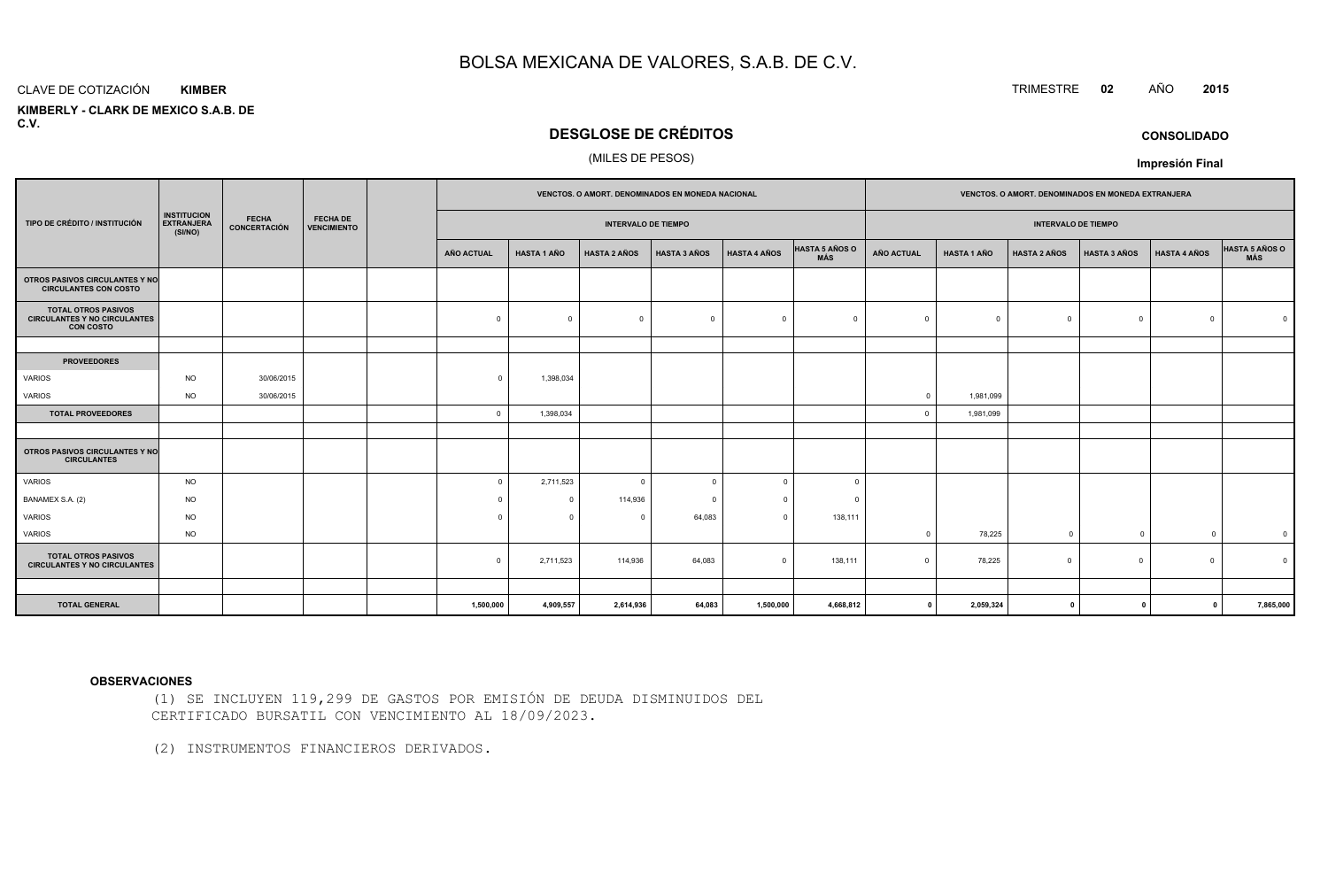### CLAVE DE COTIZACIÓN: **KIMBER KIMBERLY - CLARK DE MEXICO S.A.B. DE C.V.**

### **POSICIÓN MONETARIA EN MONEDA EXTRANJERA**

**(MILES DE PESOS)**

### **CONSOLIDADO**

#### **Impresión Final**

TRIMESTRE: **02** AÑO: **2015**

| POSICIÓN EN MONEDA EXTRANJERA | <b>DÓLARES</b>   |                       | <b>OTRAS MONEDAS</b> | <b>TOTAL MILES DE</b> |              |
|-------------------------------|------------------|-----------------------|----------------------|-----------------------|--------------|
| (MILES DE PESOS)              | MILES DE DÓLARES | <b>MILES DE PESOS</b> | MILES DE DÓLARES     | <b>MILES DE PESOS</b> | <b>PESOS</b> |
| <b>ACTIVO MONETARIO</b>       | 152,151          | 2,393,335             | 0                    | 0                     | 2,393,335    |
| <b>CIRCULANTE</b>             | 152,151          | 2,393,335             | 0                    | 0                     | 2,393,335    |
| NO CIRCULANTE                 | 0                | 0                     | 0                    | 0                     | 0            |
| <b>PASIVO</b>                 | 630,917          | 9,924,324             | 0                    | 0                     | 9,924,324    |
| <b>CIRCULANTE</b>             | 130,917          | 2,059,324             | 0                    | 0                     | 2,059,324    |
| NO CIRCULANTE                 | 500,000          | 7,865,000             | 0                    | 0                     | 7,865,000    |
| <b>SALDO NETO</b>             | -478,766         | -7,530,989            | 0                    | 0                     | $-7,530,989$ |

### **OBSERVACIONES**

- EL TIPO DE CAMBIO UTILIZADO PARA VALUAR ESTAS PARTIDAS FUE DE \$15.73 PESOS POR UN DÓLAR ESTADOUNIDENSE.

- PARA CUBRIR LA TOTALIDAD DE LOS 500 MILLONES DE DÓLARES A LARGO PLAZO Y SUS INTERESES SE TIENEN CONTRATADOS DERIVADOS DENOMINADOS EN CROSS CURRENCY SWAP. POR LO QUE LA POSICIÓN REAL EN MONEDA EXTRANJERA ES UN ACTIVO POR \$25,805 MILES DE DÓLARES.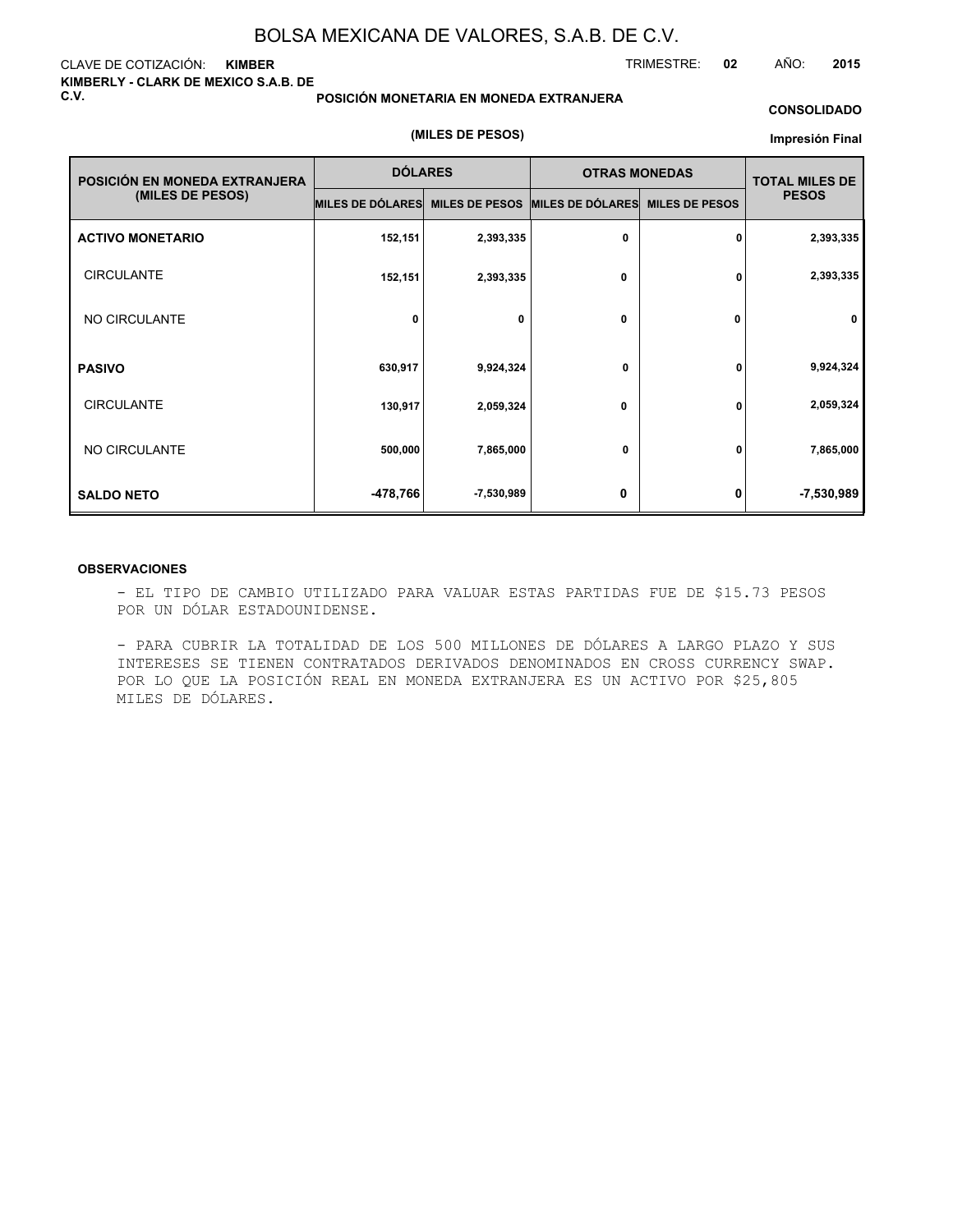CLAVE DE COTIZACIÓN: TRIMESTRE: **02** AÑO: **2015**

**INSTRUMENTOS DE DEUDA C.V.** PAGINA 1 / 2 **KIMBERLY - CLARK DE MEXICO S.A.B. DE**

**CONSOLIDADO**

**Impresión Final**

### **LIMITACIONES FINANCIERAS SEGÚN CONTRATO, ESCRITURAS DE LA EMISION**

LAS OBLIGACIONES DE LOS CERTIFICADOS BURSÁTILES, SON DE HACER Y NO HACER; QUE **Y/O TITULO**NO INCLUYEN RESTRICCIONES FINANCIERAS.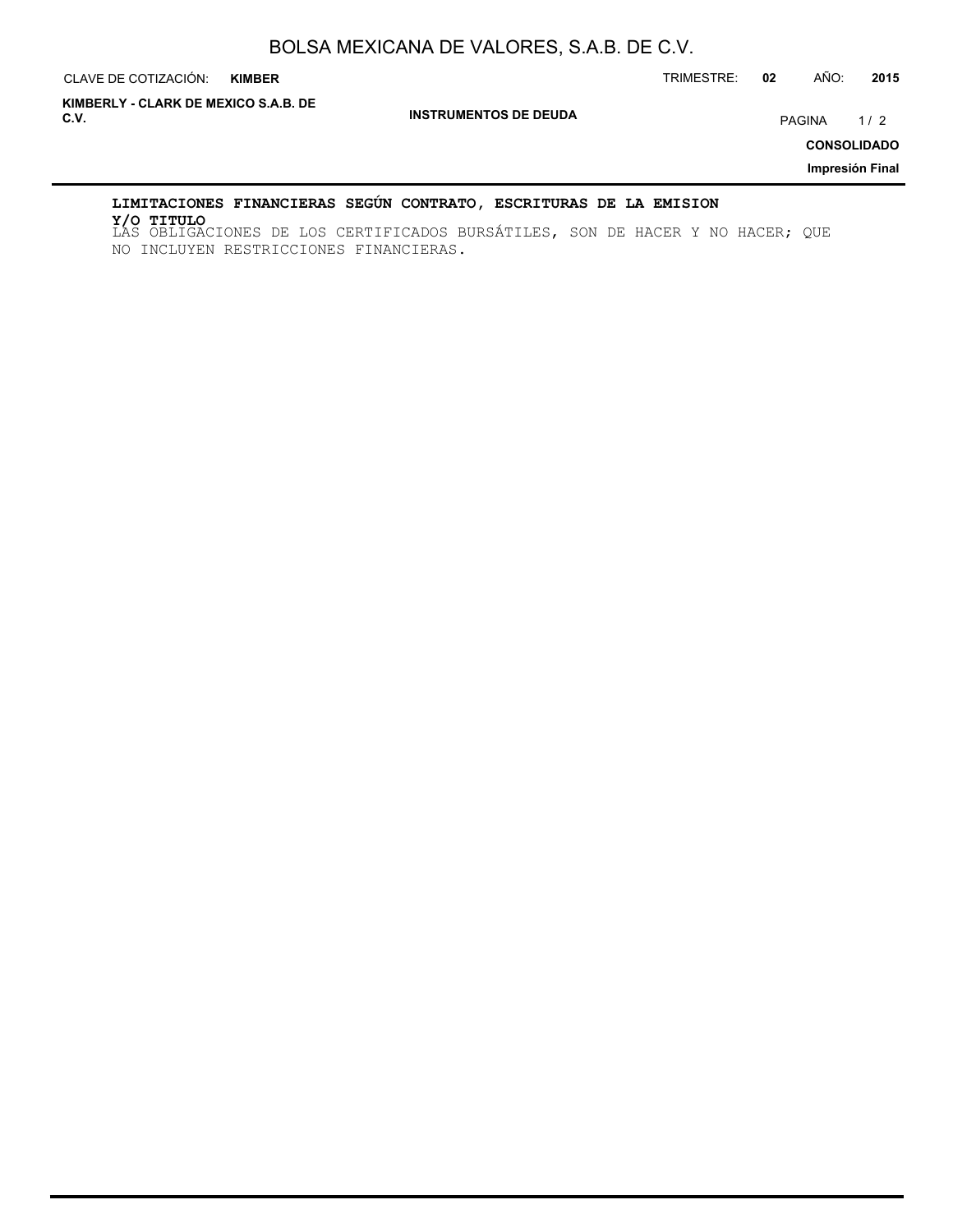| CLAVE DE COTIZACIÓN:                         | <b>KIMBER</b> |                              | TRIMESTRE: | 02     | AÑO: | 2015                                         |
|----------------------------------------------|---------------|------------------------------|------------|--------|------|----------------------------------------------|
| KIMBERLY - CLARK DE MEXICO S.A.B. DE<br>C.V. |               | <b>INSTRUMENTOS DE DEUDA</b> |            | PAGINA |      | 2/2<br><b>CONSOLIDADO</b><br>Impresión Final |
|                                              |               |                              |            |        |      |                                              |

**SITUACIÓN ACTUAL DE LAS LIMITACIONES FINANCIERAS**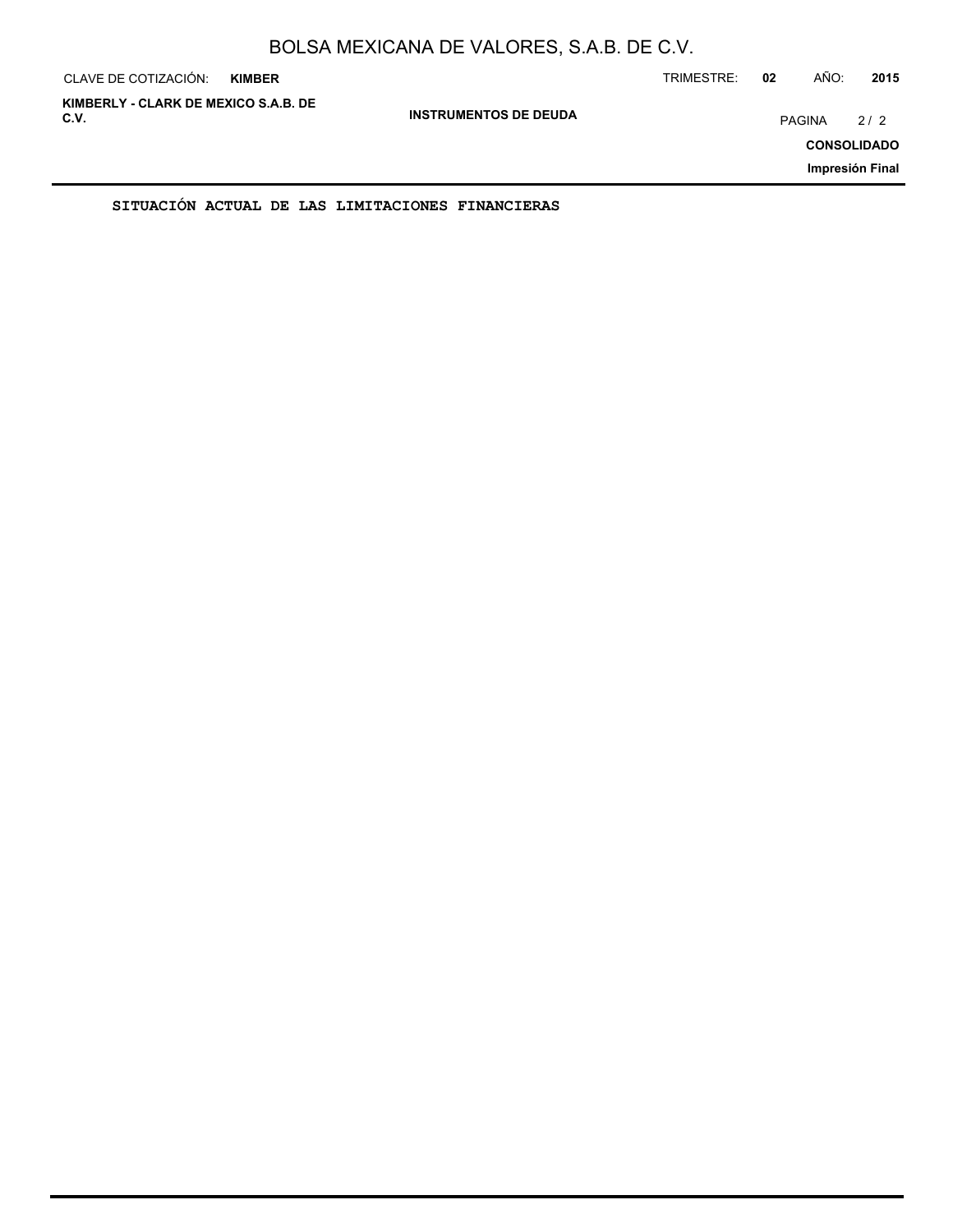CLAVE DE COTIZACIÓN TRIMESTRE **02** AÑO **2015 KIMBER**

**KIMBERLY - CLARK DE MEXICO S.A.B. DE C.V.**

# **DISTRIBUCIÓN DE INGRESOS POR PRODUCTO**

### **INGRESOS TOTALES (MILES DE PESOS)**

**CONSOLIDADO**

**Impresión Final**

| <b>PRINCIPALES PRODUCTOS O LINEA</b>      | <b>VENTAS</b>  |                | $%$ DE<br><b>PARTICIPACION EN</b> | <b>PRINCIPALES</b> |                 |  |  |  |  |  |  |  |  |
|-------------------------------------------|----------------|----------------|-----------------------------------|--------------------|-----------------|--|--|--|--|--|--|--|--|
| <b>DE PRODUCTOS</b>                       | <b>VOLUMEN</b> | <b>IMPORTE</b> | <b>EL MERCADO</b>                 | <b>MARCAS</b>      | <b>CLIENTES</b> |  |  |  |  |  |  |  |  |
| <b>INGRESOS NACIONALES</b>                |                |                |                                   |                    |                 |  |  |  |  |  |  |  |  |
| PROD. AL CONSUMIDOR                       | 0              | 14,999,480     | 0.00                              |                    |                 |  |  |  |  |  |  |  |  |
| INGRESOS POR EXPORTACIÓN                  |                |                |                                   |                    |                 |  |  |  |  |  |  |  |  |
| <b>INFORMACION TOTAL</b>                  | 0              | 791,284        | 0.00                              |                    |                 |  |  |  |  |  |  |  |  |
| INGRESOS DE SUBSIDIARIAS EN EL EXTRANJERO |                |                |                                   |                    |                 |  |  |  |  |  |  |  |  |
| <b>INFORMACION TOTAL</b>                  | 0              |                | 0.00                              |                    |                 |  |  |  |  |  |  |  |  |
| <b>TOTAL</b>                              | 0              | 15,790,764     |                                   |                    |                 |  |  |  |  |  |  |  |  |

**OBSERVACIONES**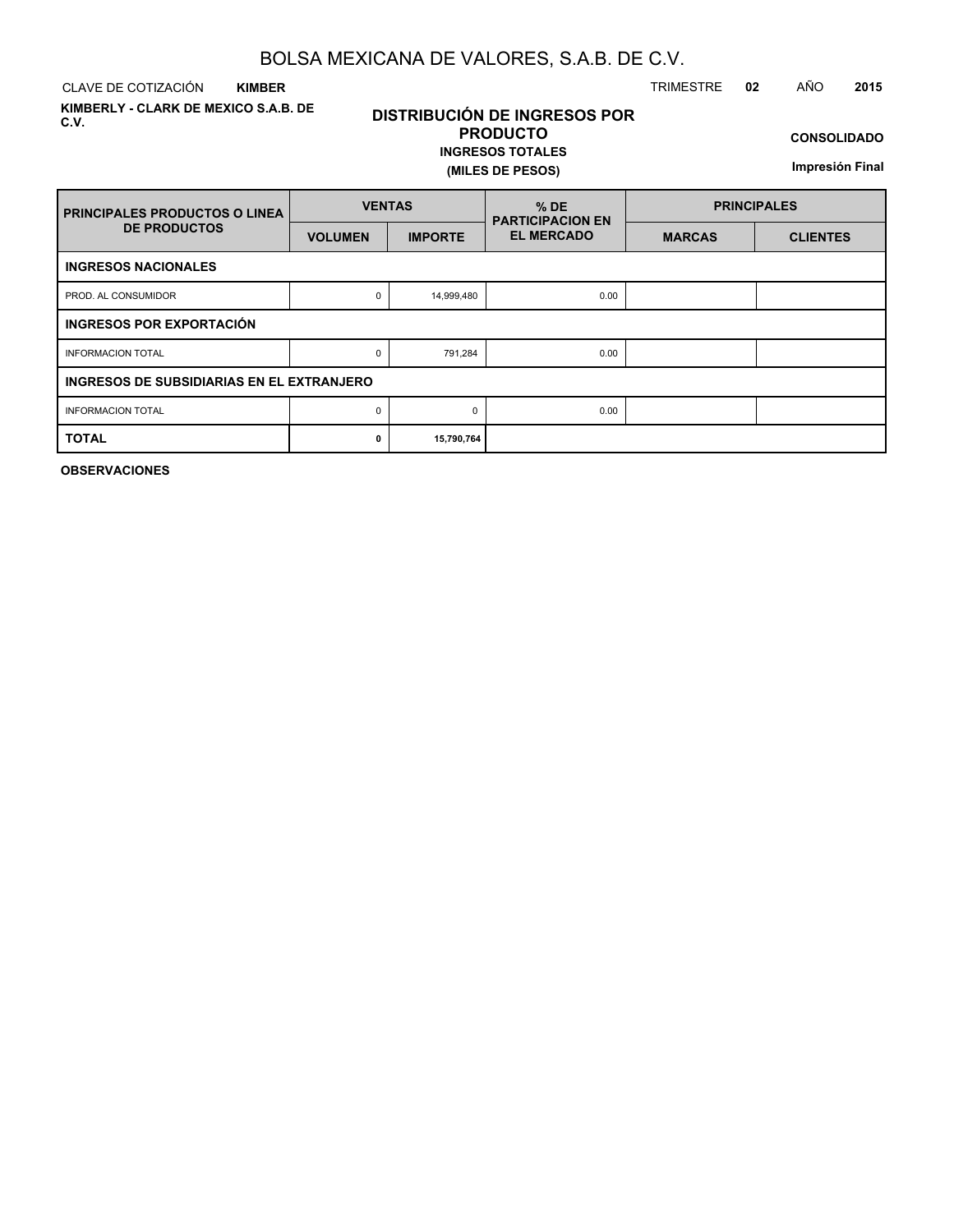**KIMBERLY - CLARK DE MEXICO S.A.B. DE C.V.**CLAVE DE COTIZACIÓN**KIMBER**

# **INTEGRACIÓN DEL CAPITAL SOCIALPAGADO**

### **CARACTERISTICAS DE LAS ACCIONES**

**CONSOLIDADO**

**Impresión Final**

| <b>VALOR NOMINAL(\$)</b><br><b>SERIES</b> |         | <b>CUPÓN</b>   |                                                                    | <b>NUMERO DE ACCIONES</b> | <b>CAPITAL SOCIAL</b>    |               |                 |                |
|-------------------------------------------|---------|----------------|--------------------------------------------------------------------|---------------------------|--------------------------|---------------|-----------------|----------------|
|                                           |         | <b>VIGENTE</b> | <b>PORCIÓN FIJA</b><br><b>PORCIÓN VARIABLE</b><br><b>MEXICANOS</b> |                           | <b>LIBRE SUSCRIPCIÓN</b> | <b>FIJO</b>   | <b>VARIABLE</b> |                |
| l٨                                        | 0.00000 | 46             | 1,610,127,370                                                      |                           | 1,610,127,370            |               | 4,385           | $\mathbf{0}$   |
| lв                                        | 0.00000 | 46             | 1,485,754,190                                                      |                           |                          | 1,485,754,190 | 4,060           | $\mathbf 0$    |
| <b>TOTAL</b>                              |         |                | 3,095,881,560                                                      |                           | 1,610,127,370            | 1,485,754,190 | 8,445           | $\overline{0}$ |

**TOTAL DE ACCIONES QUE REPRESENTAN EL CAPITAL SOCIAL PAGADO A LAFECHA DE ENVIO DE LA INFORMACIÓN:**3,095,881,560

TRIMESTRE

**OBSERVACIONES**

 **<sup>02</sup>** AÑO**<sup>2015</sup>**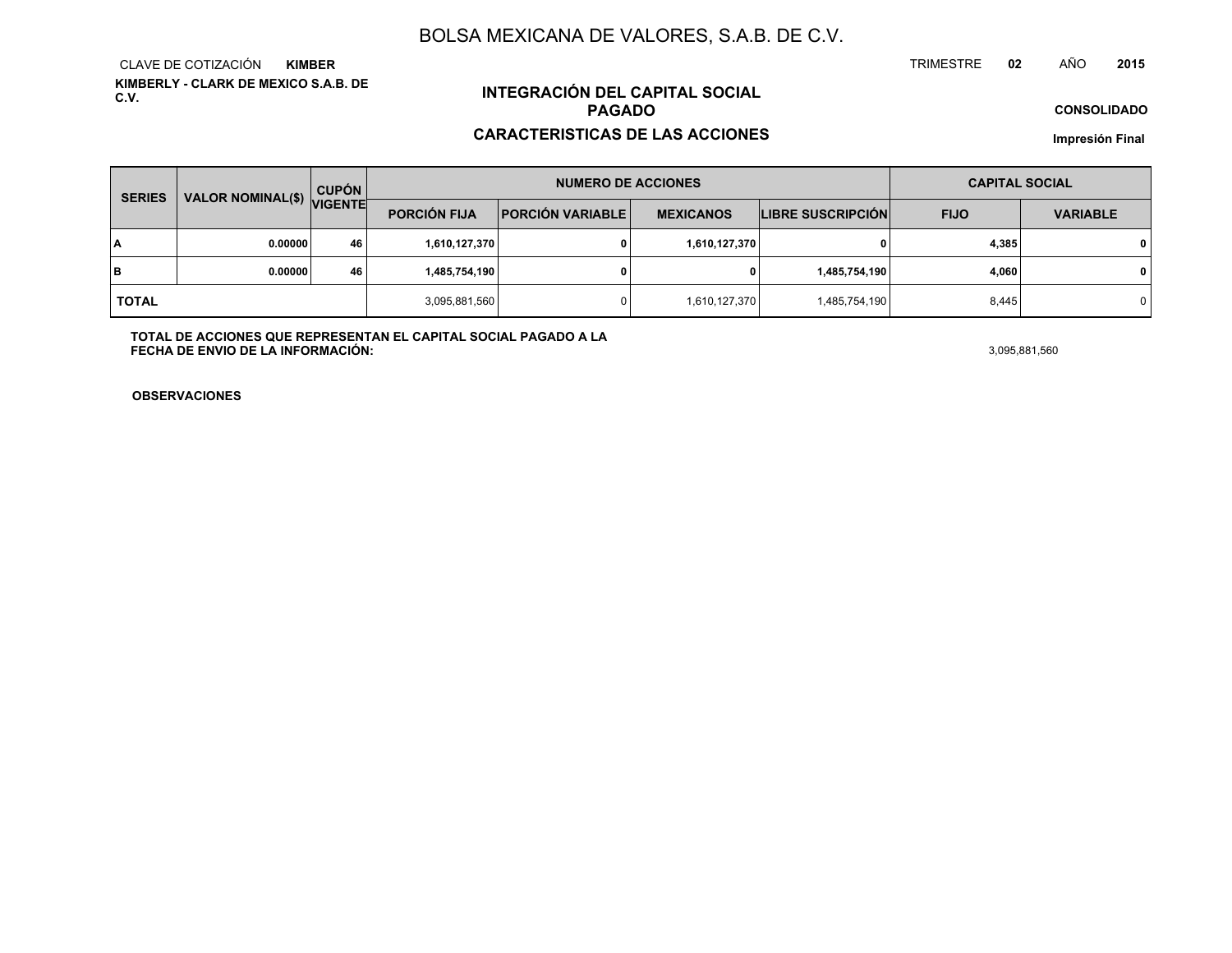**KIMBERLY - CLARK DE MEXICO S.A.B. DE C.V.** *A* **PAGINA <b>***11* **<b>4 PAGINA** *4 PAGINA <i>4 PAGINA 4 PAGINA 4 PAGINA <i>4 PAGINA*

**INSTRUMENTOS FINANCIEROS DERIVADOS**

TRIMESTRE: **02** AÑO: **2015**

 $114$ 

**CONSOLIDADO**

**Impresión Final**

INFORMACIÓN CUALITATIVA =======================

KIMBER MANTIENE LA POLÍTICA DE QUE EL USO DE DERIVADOS OBEDEZCA EXCLUSIVAMENTE A FINES DE COBERTURA. LA ENTIDAD CUENTA CON PROCEDIMIENTOS INTERNOS Y CONTROLES QUE VERIFICAN QUE DICHOS INSTRUMENTOS FINANCIEROS CUMPLAN CON ESE FIN.

EL PROCEDIMIENTO QUE SIGUE LA ENTIDAD PARA LA CONTRATACIÓN DE UN INSTRUMENTO FINANCIERO DERIVADO ES EL SIGUIENTE:

EL GERENTE DE FINANZAS REALIZA UN ANÁLISIS DE LOS RIESGOS (VALOR EN RIESGO), LIQUIDEZ Y ALTERNATIVAS DE COBERTURA QUE EXISTEN EN EL MERCADO Y QUE HAN SIDO EXPUESTOS POR LAS DISTINTAS INSTITUCIONES FINANCIERAS CON LAS QUE LA ENTIDAD TRABAJA. EL GERENTE DE FINANZAS LE PRESENTA DICHO ESTUDIO Y SU RECOMENDACIÓN AL DIRECTOR DE FINANZAS EL CUAL ANALIZA Y POSTERIORMENTE SOMETE A CONSIDERACIÓN DEL DIRECTOR GENERAL UNA RECOMENDACIÓN. FINALMENTE, TAL RECOMENDACIÓN ES PRESENTADA AL PRESIDENTE DEL CONSEJO QUIEN DA LA APROBACIÓN O NEGATIVA SOBRE LA CONTRATACIÓN DEL INSTRUMENTO FINANCIERO DERIVADO EN CUESTIÓN.

CUANDO UN DERIVADO HA SIDO CONTRATADO, EL ESQUEMA DE COBERTURA A QUE SE REFIERE, SE PRESENTA AL COMITÉ DE AUDITORÍA INTEGRADO POR CONSEJEROS INDEPENDIENTES Y FINALMENTE SE EXPONE AL CONSEJO DE ADMINISTRACIÓN EN LA SESIÓN INMEDIATA SIGUIENTE, CON EL FIN DE MANTENER DEBIDAMENTE INFORMADOS A LOS CONSEJEROS.

RIESGOS SUJETOS DE COBERTURA ============================

KIMBER TIENE 500 MILLONES DE DÓLARES ESTADOUNIDENSES DE DEUDA COLOCADOS EN LOS MERCADOS INTERNACIONALES, LA MITAD DE ÉSTOS FUERON CONTRATADOS EN 2014 A UNA TASA FIJA DE 3.8% ANUAL Y LA OTRA PARTE SE REALIZARON DURANTE EL PRIMER TRIMESTRE DE 2015 A UNA TASA FIJA DE 3.25% ANUAL, AMBOS CON VENCIMIENTOS A 10 AÑOS.

DEL 100% DE LA DEUDA DE KIMBER ALREDEDOR DEL 58% ESTÁ DENOMINADA EN PESOS BAJO LA MODALIDAD DE CERTIFICADOS BURSÁTILES DE LARGO PLAZO CON TASAS FIJAS Y VARIABLES. LA ADMINISTRACIÓN SE HA PREOCUPADO POR REDUCIR LA EXPOSICIÓN EN VARIACIONES DE TASAS DE INTERÉS SOBRE DICHOS CERTIFICADOS BURSÁTILES BUSCANDO UN EQUILIBRIO ENTRE TASAS. CUANDO EN EL MERCADO MEXICANO SE HAN GENERADO OPORTUNIDADES PARA MANTENER DICHO BALANCE, LA ENTIDAD HA RECURRIDO A INSTRUMENTOS FINANCIEROS DERIVADOS PARA LOGRAR DICHO FIN.

LA ENTIDAD NO TIENE RESTRICCIONES SOBRE LOS MERCADOS DE NEGOCIACIÓN DONDE SE LLEVEN A CABO DICHOS INSTRUMENTOS FINANCIEROS DERIVADOS, ESTOS ESTARÁN EN FUNCIÓN DE LAS CARACTERÍSTICAS DEL DERIVADO.

KIMBER NO MANTIENE UNA POLÍTICA SOBRE LLAMADAS DE MARGEN NI COLATERALES, ESTAS SE DECIDEN DEPENDIENDO DEL INSTRUMENTO FINANCIERO DERIVADO QUE SE TRATE EN CUESTIÓN.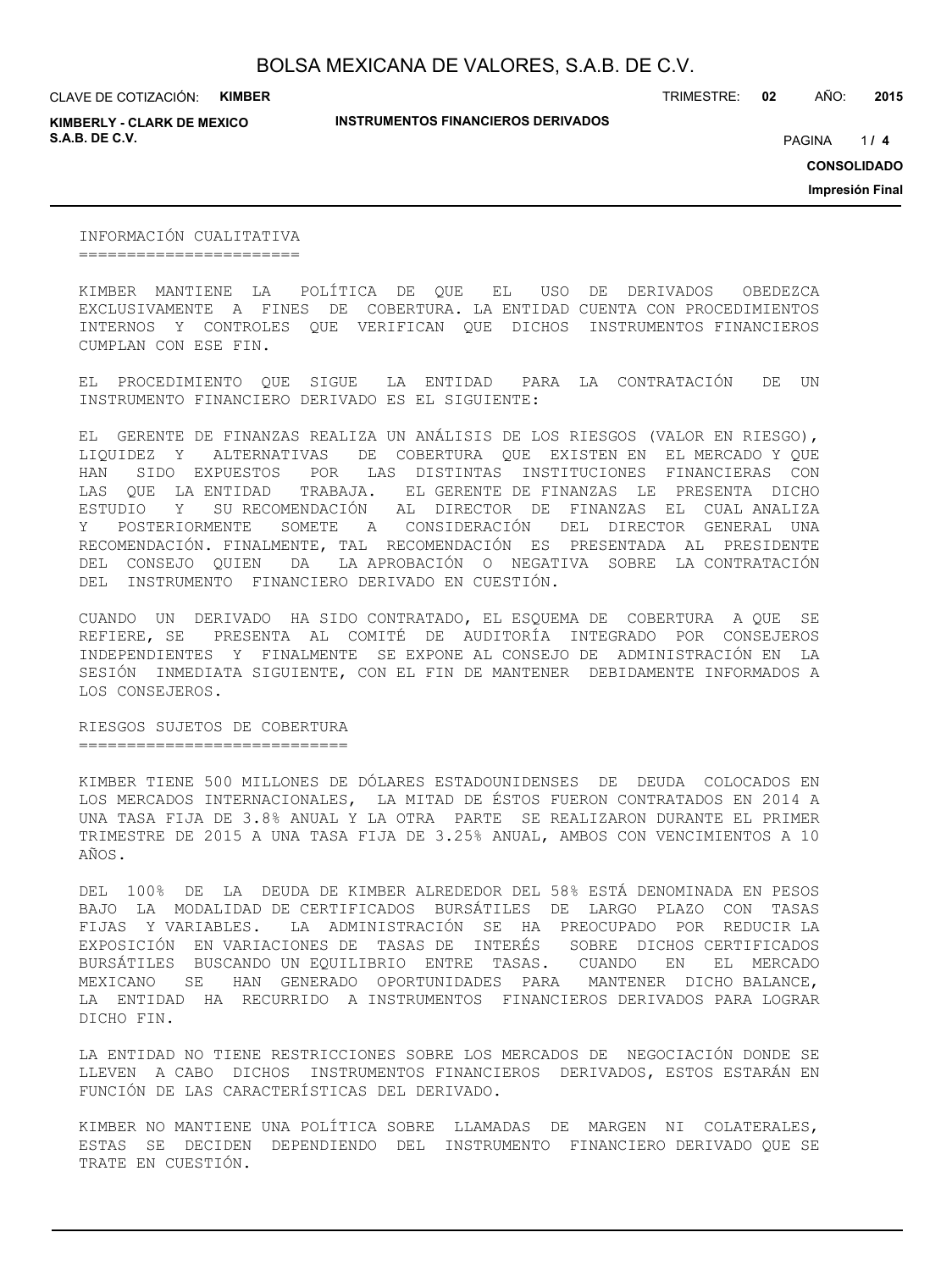**KIMBERLY - CLARK DE MEXICO S.A.B. DE C.V.** PAGINA **/ 4**

TRIMESTRE: **02** AÑO: **2015**

 $214$ 

**CONSOLIDADO**

#### **Impresión Final**

LOS PROCEDIMIENTOS INTERNOS SON AUDITADOS POR EL AUDITOR INTERNO Y LAS CIFRAS REFLEJADAS EN LOS ESTADOS FINANCIEROS PRODUCTO DE LAS OPERACIONES CON INSTRUMENTOS FINANCIEROS DERIVADOS SON AUDITADAS POR EL DESPACHO DE AUDITORÍA EXTERNO CON EL QUE CUENTA LA ENTIDAD.

CROSS CURRENCY SWAPS ====================

CON LA FINALIDAD DE CUBRIR LA EXPOSICIÓN AL RIESGO DE TIPO DE CAMBIO Y DE TASA DE INTERÉS DE LA DEUDA CONTRATADA EN DÓLARES ESTADOUNIDENSES DURANTE 2014 Y 2015, LA ENTIDAD CUENTA CON INSTRUMENTOS FINANCIEROS DERIVADOS CROSS CURRENCY SWAPS LOS CUALES CONVIERTEN EL MONTO TOTAL DE LA DEUDA DE 500 MILLONES DE DÓLARES ESTADOUNIDENSES A UN MONTO DE DEUDA EN PESOS, AL MISMO TIEMPO CONVIERTE LA TASA DE INTERÉS FIJA ANUAL EN DÓLARES DE 3.8% A 6.85% EN PESOS PARA LA DEUDA 2014 Y DE 3.25% A 6.21% PARA EL CASO DE LA DEUDA 2015.

DEBIDO A QUE UNA PARTE DE ESTA DEUDA, TANTO EL IMPORTE DEL VENCIMIENTO DE CAPITAL COMO LOS PAGOS DE INTERÉS SON IGUALES A LAS DEL CRÉDITO CONTRATADO, SE DESIGNÓ A ESTOS CONTRATOS COMO INSTRUMENTOS DE COBERTURA DE FLUJOS DE EFECTIVO Y LOS EFECTOS EN RESULTADOS SE RECONOCEN CONFORME SE MODIFICA EL TIPO DE CAMBIO DE LA PARTIDA PROTEGIDA EN EL PERIODO.

SWAP DE TASAS DE INTERÉS POR CRÉDITOS EN MONEDA NACIONAL ========================================================

AL 30 DE JUNIO DE 2015, KIMBER TIENE FINANCIAMIENTOS EN CERTIFICADOS BURSÁTILES POR \$10,950 MILLONES DE PESOS. DE DICHO TOTAL, \$5,500 ESTÁN CONTRATADOS A TASA VARIABLE.

CON LA FINALIDAD DE REDUCIR EL RIESGO EN LAS VARIACIONES EN TASAS DE INTERÉS EL 9 DE JULIO DE 2007 SE REALIZÓ CON EL BANCO NACIONAL DE MÉXICO, S.A. UN CONTRATO DE INTERCAMBIO DE TASAS DE INTERÉS POR UN MONTO DE \$1,500 MILLONES DE PESOS PARA CONVERTIR EL PERFIL DE PAGO DE INTERÉS DE TASA VARIABLE A TASA FIJA DE 8.01% ANUAL Y CON VENCIMIENTOS MENSUALES. LA FECHA DE VENCIMIENTO DE ESTE CONTRATO ES EL 26 DE JUNIO DE 2017. ESTOS 1,500 MILLONES FORMAN PARTE DE UNA EMISIÓN DE CERTIFICADOS BURSÁTILES POR 2,500 MILLONES EMITIDOS EN 2007, LOS CUALES PAGAN INTERESES A TIIE – 10 PUNTOS BASE.

DEBIDO A QUE TANTO EL IMPORTE COMO LOS VENCIMIENTOS DEL CAPITAL Y LOS PAGOS DE INTERÉS SON IGUALES A LA PORCIÓN DEL CRÉDITO, SE DESIGNÓ A ESTE CONTRATO COMO INSTRUMENTO DE COBERTURA DE FLUJOS DE EFECTIVO.

KIMBER HA MANTENIDO LA POLÍTICA DE USAR A LA MISMA INSTITUCIÓN FINANCIERA CON LA QUE SE CONTRATA EL INSTRUMENTO FINANCIERO DERIVADO COMO AGENTE DE CÁLCULO O VALUADOR, EN ESE SENTIDO LA ENTIDAD RECIBE INFORMACIÓN MENSUAL SOBRE EL VALOR RAZONABLE DE DICHO INSTRUMENTO.

INFORMACIÓN DE RIESGOS EN EL USO DE DERIVADOS E INFORMACIÓN CUANTITATIVA ========================================================================

LA ENTIDAD CUENTA CON RECURSOS PROPIOS Y LÍNEAS DE CRÉDITO NO COMPROMETIDAS CON DIVERSAS INSTITUCIONES FINANCIERAS LAS CUALES PUDIERA ACCESAR PARA ATENDER CUALQUIER NECESIDAD DE FONDOS POR EL USO DE DERIVADOS. AL 30 DE JUNIO DE 2015, LA POSICIÓN DE EFECTIVO ES DE \$9,048 MILLONES DE PESOS.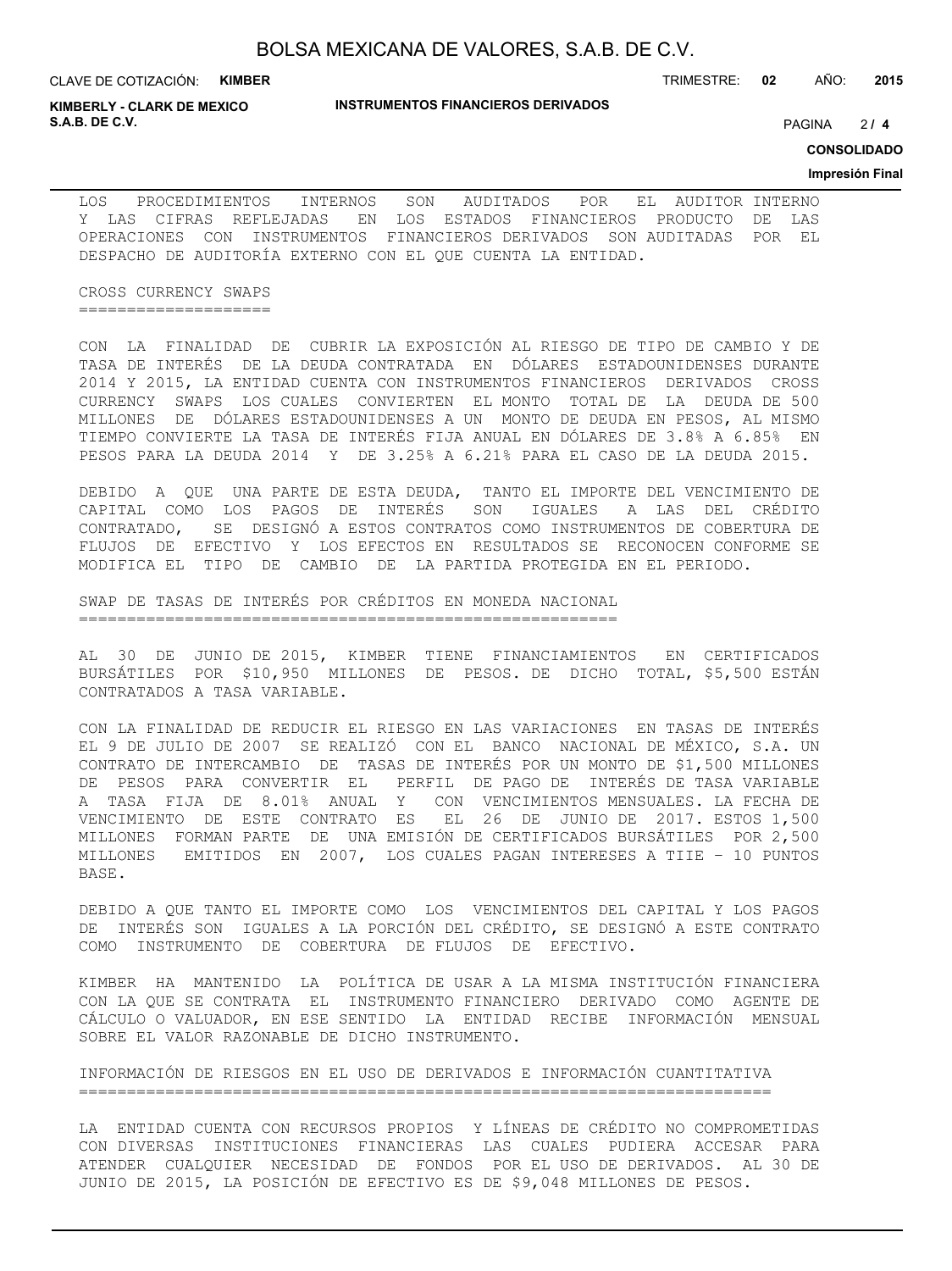**KIMBERLY - CLARK DE MEXICO S.A.B. DE C.V.** PAGINA **/ 4**

TRIMESTRE: **02** AÑO: **2015**

 $3/4$ 

**CONSOLIDADO**

#### **Impresión Final**

A LA FECHA DE ESTE REPORTE NO SE HA IDENTIFICADO NINGÚN RIESGO O CONTINGENCIA FUTURA EN LA POSICIÓN DE LOS INSTRUMENTOS FINANCIEROS DERIVADOS, DE LA MISMA MANERA NO EXISTE NINGUNA EVENTUALIDAD O CAMBIO EN EL VALOR DE LOS SUBYACENTES QUE IMPLIQUE QUE EL USO DE LOS DERIVADOS ACTUALMENTE CONTRATADOS DIFIERA DE LOS ORIGINALMENTE CONTRATADOS NI QUE IMPLIQUE LA PÉRDIDA PARCIAL O TOTAL DE LAS COBERTURAS, POR LO TANTO, SE ESTIMA NO ASUMIR NUEVAS OBLIGACIONES CON RELACIÓN A ESTOS DERIVADOS.

EL VALOR RAZONABLE DE ESTOS CONTRATOS ES UN ACTIVO A LARGO PLAZO POR \$808.2 MILLONES DE PESOS DE CROSS CURRENCY SWAP Y UN PASIVO A LARGO PLAZO POR \$114.9 MILLONES DE PESOS DE SWAP DE TASAS DE INTERÉS Y LA CONTRAPARTIDA NETA DE IMPUESTOS SE PRESENTA COMO PARTE DE OTROS RESULTADOS INTEGRALES EN EL CAPITAL CONTABLE. DURANTE 2015 SE RECONOCIÓ UN EFECTO FAVORABLE EN LOS RESULTADOS DEL PERIODO POR \$297.9 MILLONES DE PESOS.

DURANTE EL TRIMESTRE, NO SE VENCIÓ NINGÚN INSTRUMENTO FINANCIERO DERIVADO. DE LA MISMA MANERA, NINGUNA LLAMADA DE MARGEN FUE RECIBIDA DURANTE DICHO PERIODO.

AL 30 DE JUNIO DE 2015, NO SE HA PRESENTADO NINGÚN INCUMPLIMIENTO CON RELACIÓN A ESTOS INSTRUMENTOS FINANCIEROS DERIVADOS.

AUN CUANDO DICHOS INSTRUMENTOS FINANCIEROS DERIVADOS NO ESTÁ NI REMOTAMENTE CERCANOS A LOS LÍMITES IMPUESTOS POR LA CNBV PARA PRESENTAR LA TABLA 1, ÉSTA SE ADJUNTA EN ARAS DE ACLARAR AÚN MÁS LA INFORMACIÓN A NUESTROS INVERSIONISTAS.

(CIFRAS EN MILLONES DE PESOS)

| TIPO<br>DE<br>VALOR U OTROS<br>$\Omega$ | FINES<br>DE DE<br>FINES    | MONTO VALOR DEL ACTIVO      VALOR<br>NOCIONAL<br>DERIVADO, COBERT. /VALOR VARIABLE DE<br>NOMINAL REFERENCIA | TRIM.               | TRIM. TRIM. TRIM. AÑO  | POR | MONTOS COLATERAL<br>/LINEAS DE<br>VENC. CREDITO/<br>VALORES<br>DADOS EN |
|-----------------------------------------|----------------------------|-------------------------------------------------------------------------------------------------------------|---------------------|------------------------|-----|-------------------------------------------------------------------------|
| CONTRATO TALES                          | COMO<br>NEGOCIAC.          |                                                                                                             |                     |                        |     | ACTUAL ANT. ACTUAL ANT. GARANTÍA                                        |
| CURRENCY TURA MILL.<br>SWAP 2014        | CROSS COBER- \$250<br>USD  | <b>USD</b>                                                                                                  |                     | $$-666.6$ \$-588.4 N/A |     | N/A                                                                     |
| CURRENCY TURA MILL.<br>SWAP 2015        | CROSS COBER- $$250$<br>USD | USD <sup>1</sup>                                                                                            |                     | $S-141.5 S-96.0 N/A$   |     | N/A                                                                     |
| SWAP<br>DE<br>TASA<br>DE<br>INTERÉS     | TURA                       | COBER- \$1,500 TIEE TIIE \$ 114.9 \$ 126.3 N/A                                                              | $-0.10$ % $-0.10$ % |                        |     | N/A                                                                     |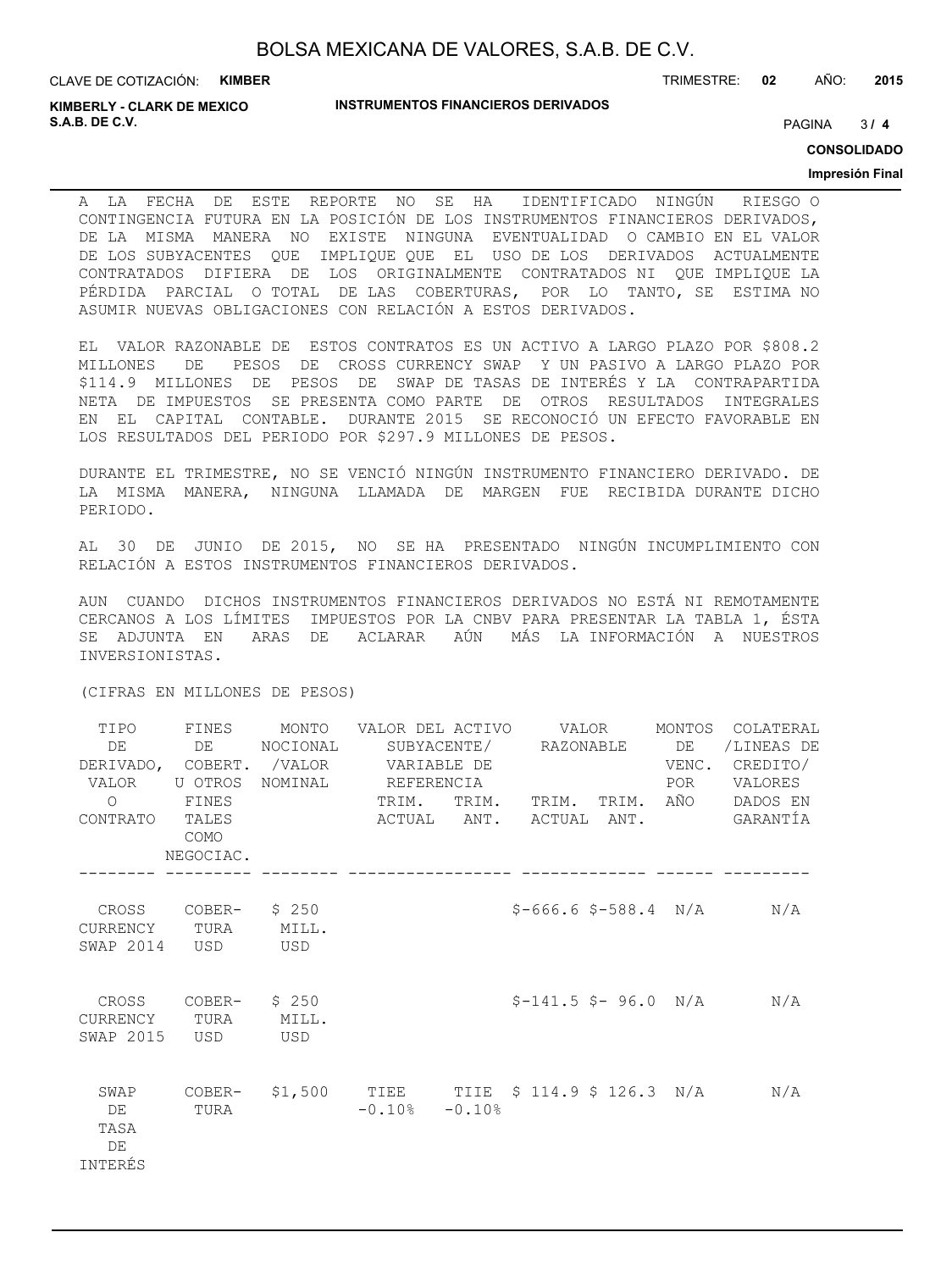CLAVE DE COTIZACIÓN: **KIMBER**

TRIMESTRE: **02** AÑO: **2015**

**KIMBERLY - CLARK DE MEXICO S.A.B. DE C.V.** PAGINA **/ 4**

**INSTRUMENTOS FINANCIEROS DERIVADOS**

 $414$ 

**CONSOLIDADO**

**Impresión Final**

ANÁLISIS DE SENSIBILIDAD Y CAMBIOS EN EL VALOR RAZONABLE ========================================================

DEBIDO A QUE LOS DERIVADOS CON LOS QUE CUENTA LA ENTIDAD AL CIERRE DEL EJERCICIO SON DERIVADOS DE COBERTURA, NO SE REQUIERE DE UN ANÁLISIS DE SENSIBILIDAD. INDEPENDIENTEMENTE DEL VALOR DEL SUBYACENTE, DEBIDO A QUE TANTO EL IMPORTE COMO LOS VENCIMIENTOS DE CAPITAL Y LOS PAGOS DE INTERÉS SON IGUALES A LA PORCIÓN DEL CRÉDITO, DICHO DERIVADO ES EFECTIVO Y LO SERÁN HASTA SU VENCIMIENTO.